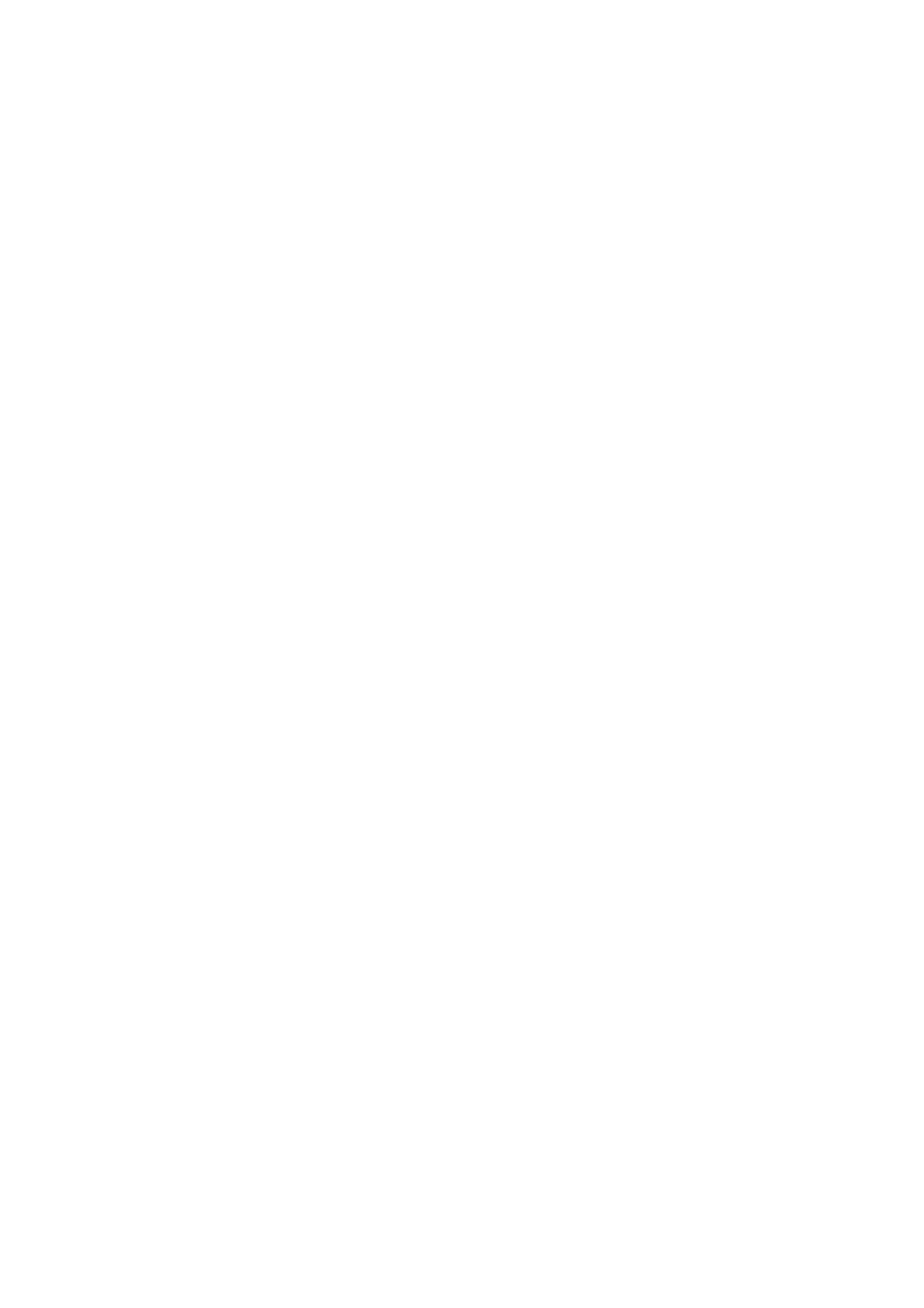## **EUROPEAN UNIVERSITY INSTITUTE DEPARTMENT OF POLITICAL AND SOCIAL SCIENCES**

*Political Accountability as a Radial Concept*

**LAURENTIU STINGA**

EUI Working Paper **SPS** No. 2008/08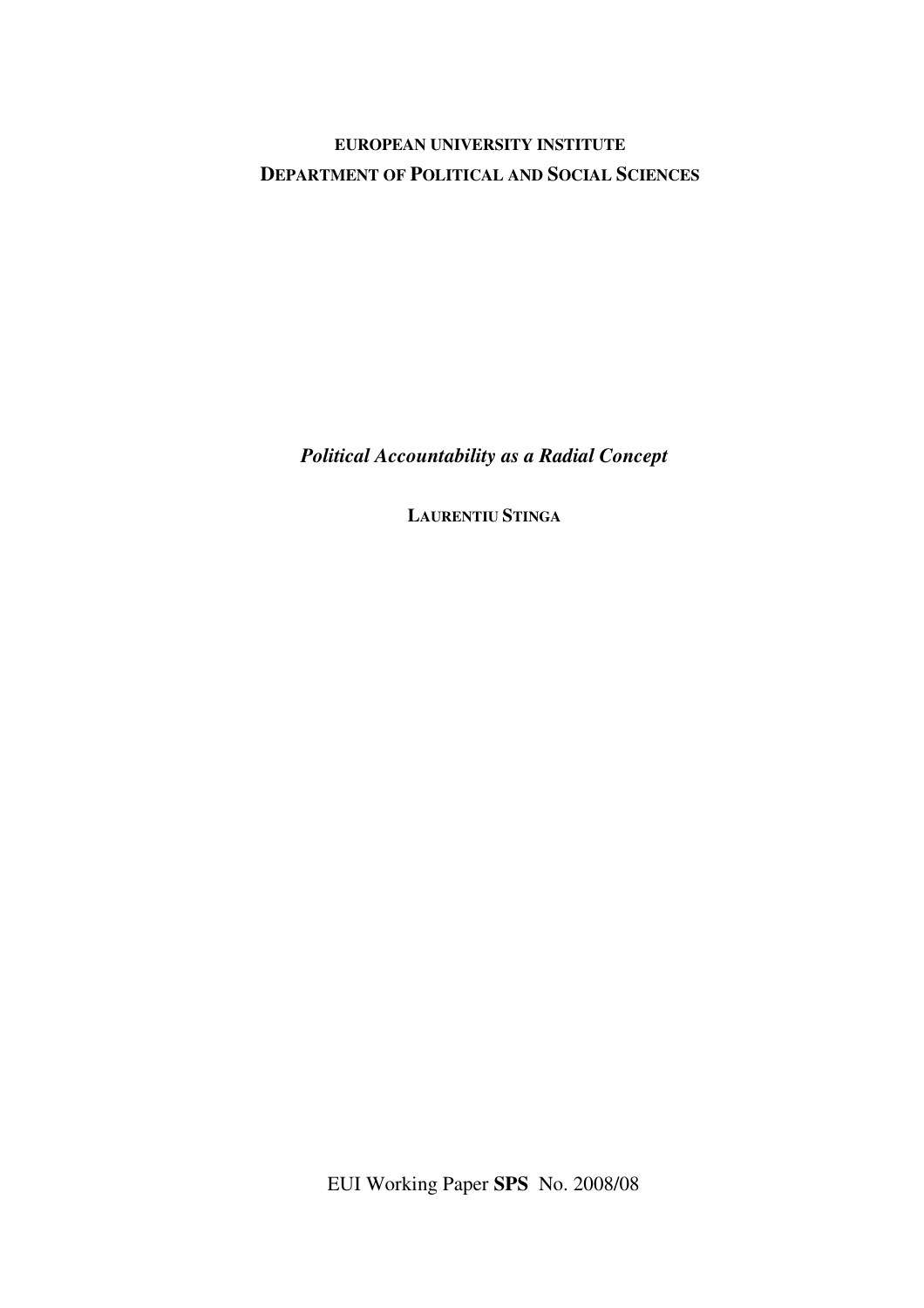This text may be downloaded for personal research purposes only. Any additional reproduction for other purposes, whether in hard copy or electronically, requires the consent of the author(s), editor(s). If cited or quoted, reference should be made to the full name of the author(s), editor(s), the title, the working paper or other series, the year, and the publisher.

The author(s)/editor(s) should inform the Political and Social Sciences Department of the EUI if the paper is to be published elsewhere, and should also assume responsibility for any consequent obligation(s).

ISSN 1725-6755

© 2008 Laurentiu Stinga

Printed in Italy European University Institute Badia Fiesolana I – 50014 San Domenico di Fiesole (FI) Italy

> http://www.eui.eu/ http://cadmus.eui.eu/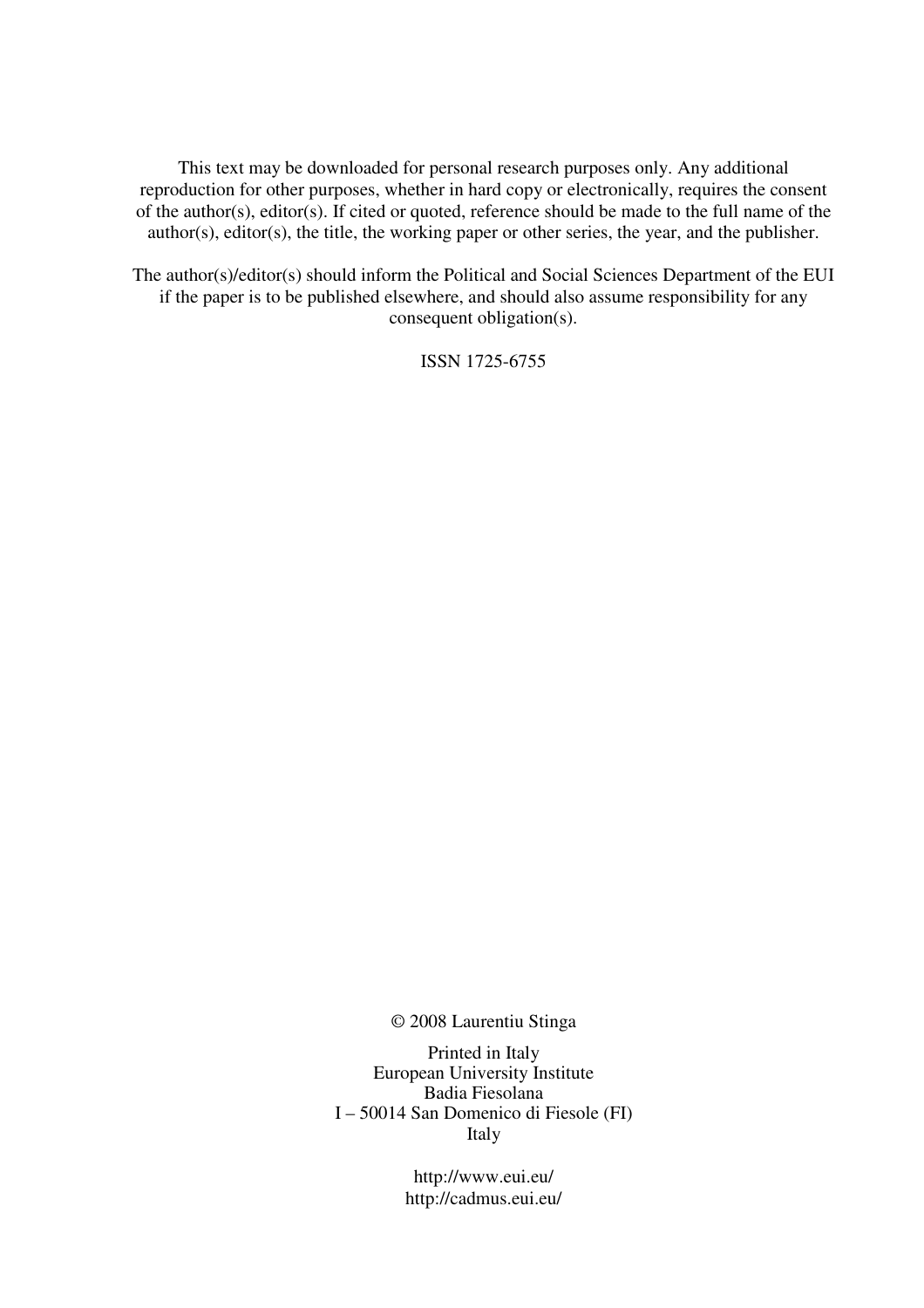#### **Abstract**

In the current article, I attempt to conceptualize political accountability in a disciplined fashion by proposing a strategy of conceptualization based on the internal radial structure of this difficult social science concept. Furthermore, I argue that accountability is still an under-explored concept. Its meanings are used interchangeably in the literature, which is fraught with definitions based on specific empirical cases. A disciplined conceptualization of political accountability can bring resolution to longdrawn scholarly arguments of what accountability is and what it is not

#### **Keywords**

political accountability, concept formation, ladder of abstraction, radial structure

*"If men were angels, no government would be necessary. If angels were to govern men, neither external nor internal controls on government would be necessary. In framing a government which is to be administered by men over men, the great difficulty lies in this: you must first enable the government to control the governed; and in the next place oblige it to control itself*". (James Madison, The Federalist No. 51)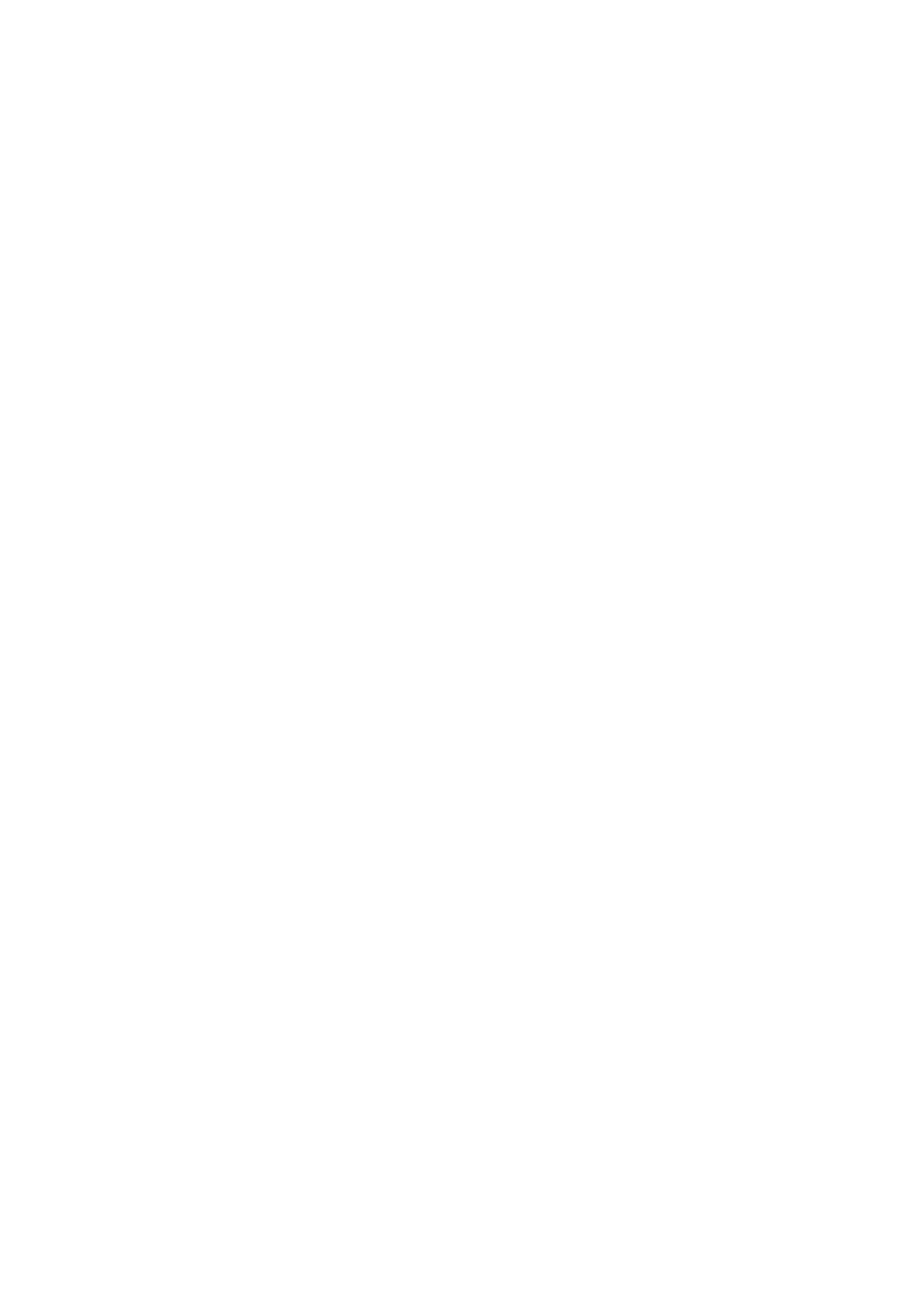## **Introduction**

The literature on democracy and democratic consolidation in newly democratized countries is fraught with definitions of political accountability based on specific empirical cases, leading to theoretical confusion and long-drawn scholarly arguments of what accountability is and what it is not<sup>1</sup>. The concept of accountability has a paramount importance in the context of these arguments. A regime cannot be considered democratic if it lacks formally institutionalized and practically functional systems of accountability that would constrain the abuse of political power.

A variety of empirical cases had been used to support one definition of accountability or another. The conceptualization of accountability had been conducted mainly in an undisciplined manner, through what literature calls "conceptual stretching"<sup>2</sup>. This is a process of adding conceptual labels to its root definition, forcing it to fit new empirical circumstances in order to support a broader theoretical argument. Some attempts to conceptualize accountability in a disciplined manner employed the ladder of abstraction model, based on a taxonomic hierarchy of categories that share in common one theoretically relevant element. It turned out to be entirely inappropriate, given that accountability has an internal radial structure in which different categories of objects do not necessarily share a single theoretically relevant element.

I will *firstly* offer a tentative definition of political accountability. I will *secondly* present some examples of conceptual stretching from the literature on democratic transition and consolidation in order to highlight how the search for definitions that would fit new empirical cases has obscured that accountability has a radial structure, in which objects in the same category will not share *all* of the theoretically relevant attributes that define the category<sup>3</sup>.

I *thirdly* explore the semantic meanings of accountability and each of its constituting dimensions, in order to reveal its radial structure, which makes the ladder of abstraction an inappropriate strategy of conceptualization<sup>4</sup>. I will finally conceptualize political accountability according to its internal radial structure, explaining how I came to the definition offered in the first section of the article.

<sup>&</sup>lt;sup>1</sup> The current article is not meant as a critique of a long and reputed strand of scholarly work dealing with the faulty lines of democracy in the newly democratizing countries, which placed political accountability at the core of its theoretical assumptions. I critically review this literature in order to highlight its shortcomings and offer a disciplined conceptualization of accountability.

<sup>2</sup> Giovanni Sartori, "Concept Misformation in Comparative Politics," *American Political Science Review* 64:4 (1970): 1033-1053; David Collier and James E. Mahon Jr., "Conceptual Stretching Revisited: Adapting Categories in Comparative Analysis," *American Political Science Review*, Vol. 87, No. 4 (December, 1993): 845-855.

<sup>3</sup> George Lakoff, *Women, Fire and Dangerous Things: What Categories Reveal about the Mind* (Chicago: University of Chicago Press, 1990); Collier and Mahon, op. cit.

<sup>4</sup> Andreas Schedler, "Conceptualizing Accountability," in Andreas Schedler, Larry Diamond and Marc F. Plattner, eds., *The Self-Restraining State: Power and Accountability in New Democracies* (Boulder: Lynne Rienner Publishers, 1999): 13-28.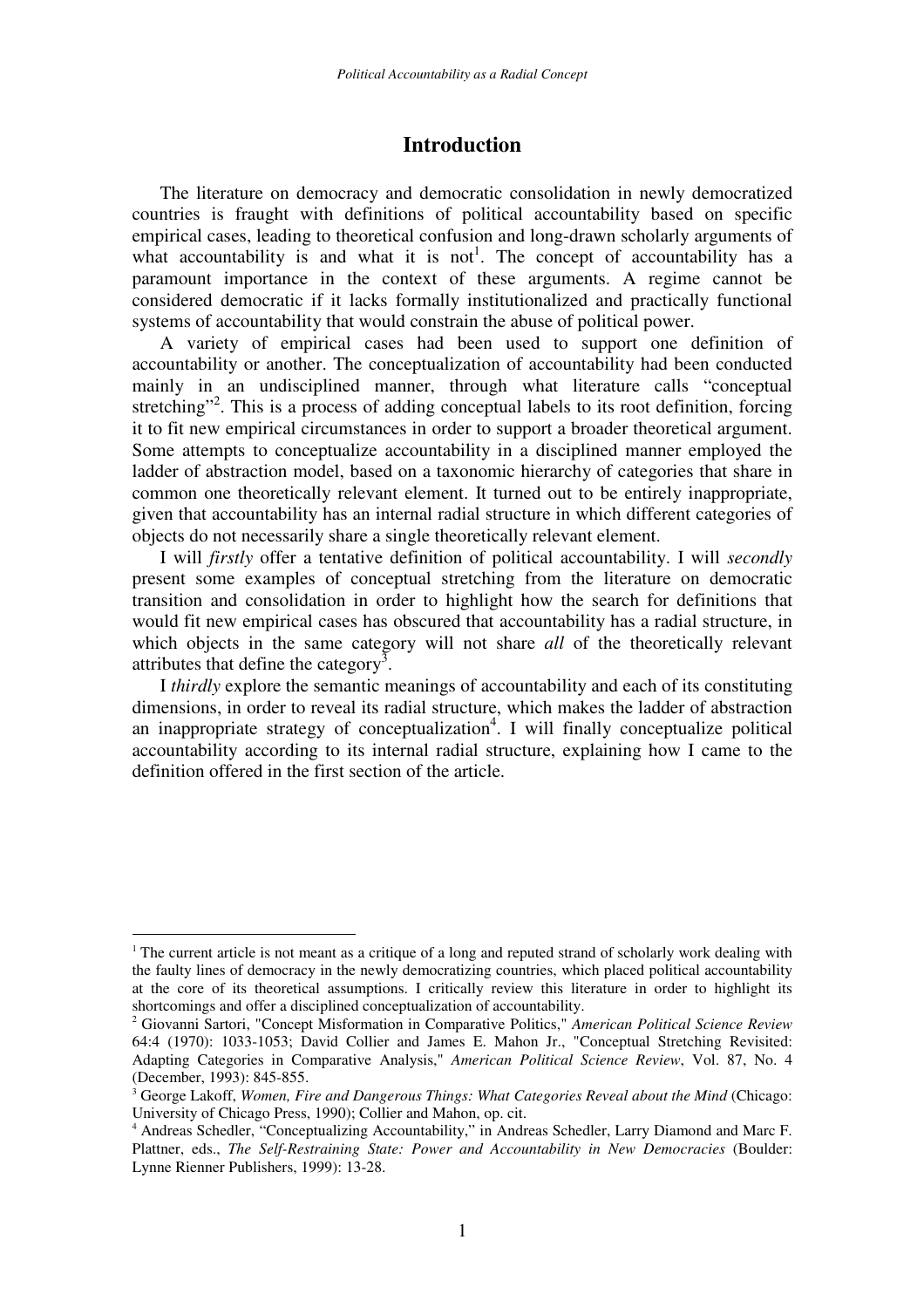## **A definition of political accountability**

Concepts are not simple elements of a theoretical system. They are also data containers possessing analytically discriminating power: the lower the discriminating power, the more misleading empirical facts are gathered, increasing misinformation and misunderstanding<sup>5</sup>.

Political accountability is an under-explored concept with evasive meaning, fuzzy boundaries and confusing internal structure<sup>6</sup>. Scholars selected some of its theoretically relevant features while completely disregarding others, according to their own research concerns 7 . Accountability fares along cognate concepts, such as "corporate social accountability", "communitarian responsiveness" and "individual moral responsibility" in terms of the intrinsically ambiguous (even contradictory) elements that are contained within its structure<sup>8</sup>. To make matters worse, accountability is a concept that lies at the heart of one of the most widely used definitions of democracy<sup>9</sup>.

Such observations highlight the crucial importance of defining the elusive concept of accountability in a systematic and theoretically relevant fashion, avoiding a "low discriminating power" and a low capacity to discern among empirical information and interpret it $^{10}$ .

I will next offer a definition of accountability that is the outcome of disciplined conceptualization, based on the radial structure of this concept, eloquently explored in the literature<sup>11</sup>. Its major strength is the absence of labels that make reference to specific empirical cases of accountability, such as "*electoral*" accountability, "*institutional*" accountability, "*vertical*" or "*horizontal*" accountability. This definition can be applied equally to any field of literature dealing with problems of accountability, be it democracy literature, cosmopolitan theories of justice and accountability or legal approaches to the concept. I will demonstrate how I came to this definition in the latter sections of the current article.

<sup>5</sup> Sartori, op. cit.

<sup>6</sup> Schedler, op. cit.

<sup>7</sup> Guillermo O'Donnell, "Delegative Democracy," *Journal of Democracy* 5 (January, 1994): 55-69; Guillermo O'Donnell, "Illusions about Consolidation," *Journal of Democracy* 7 (April 1996): 34-51; Guillermo O'Donnell, "Horizontal Accountability in New Democracies," in Andreas Schedler, Larry Diamond and Marc F. Plattner, eds., *The Self-Restraining State: Power and Accountability in New Democracies* (Boulder: Lynne Rienner Publishers, 1999): 29-52; Guillermo O'Donnell, "Horizontal Accountability: the Legal Institutionalization of Mistrust," in Scott Mainwaring and Christopher Welna, eds., *Democratic Accountability in Latin America* (Oxford: Oxford University Press, 2003): 34-55; Adam Przeworski, Susan Stokes and Bernard Manin, eds., *Democracy, Accountability and Representation* (Cambridge, Cambridge University Press: 1999).

<sup>8</sup> Philippe C. Schmitter, *The Quality of Democracy: The Ambiguous Virtues of Accountability* (Istituto Universitario Europeo, September: 2003): 3-4

<sup>9</sup> Philippe C. Schmitter and Terry Lyn Karl, "What Democracy Is...and Is Not," *Journal of Democracy*, 2/3 Summer (1991): 75-88.

 $10$  Sartori, op. cit: 1039.

 $11$  Schedler, op. cit.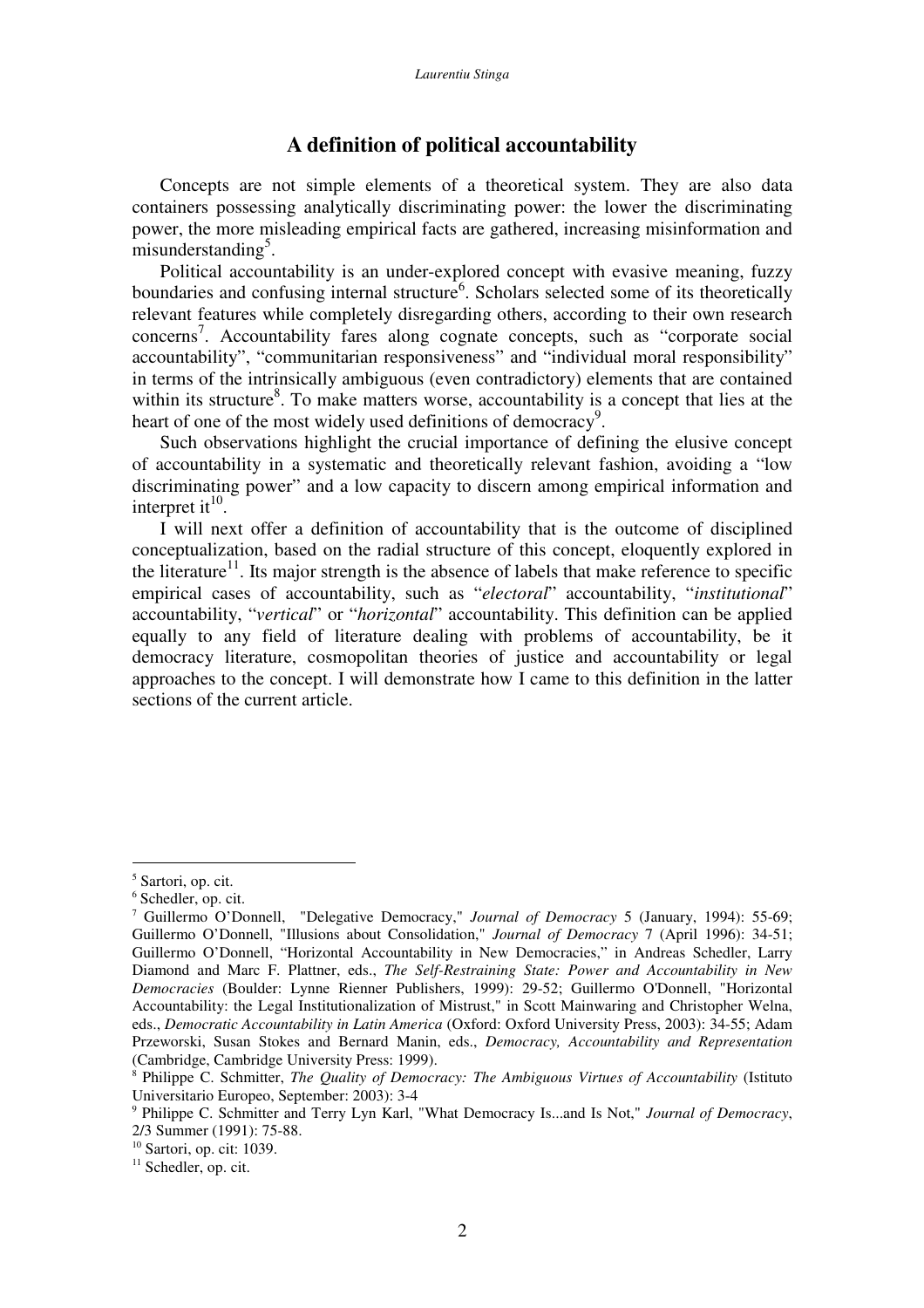Accountability represents the use of legal, societal and/or political resources for demanding information and explanation (both prospectively and retrospectively) from the elected and/or non-elected State officials, for the purpose of punishing the incumbents through legal or non-legal sanctions. When using non-legal sanctions, accountability implies also the capacity and willingness to demand the activation of agents of accountability who can impose punishment of legal nature.

Any action that corresponds to the above mentioned criteria can be considered an act of accountability, without the need of "labeling" it in order to reflect the specific circumstances when it occurs, the mechanism of imposition, the type of resources engaged or the stage in the policy-making process when it takes place between the agent of accountability (be it a State institution, a civil society actor or a political party) and the subject of accountability (be it a State institution, an elected or non-elected State official or any other political actor).

## **Specific research concerns and the conceptual stretching of accountability**

The interest in political accountability burgeoned since the early 1990s. However, some scholarly work dedicated to its rigorous definition and categorization, aiming to explore the concept's boundaries and internal structure, emerged only after a decade of low conceptual discipline. The literature used the concept of accountability in order to explore already established topics in social science, only from a new, different perspective<sup>12</sup>.

Elections have been presented as a mechanism of accountability, while formal constitutional relations of power between Executive and Legislature are now presented as mechanisms of institutional accountability. For almost a decade, the use of accountability has been driven by a "make your own" approach: authors picked and chose whatever defining element they needed for the purpose of their research, as I will show later. The theoretical and empirical concerns of different strands of literature had been significantly reflected in the meanings that had been associated to accountability.

This concept polarized the literature almost to the same extent as the concept of *democracy*, whose definition had elicited significant scholarly attention and disagreement in the context of the literature on democratic transition and consolidation. "Modern representative democracy" necessarily entails the capacity to hold the rulers accountable: democracy is "a regime or a system of governance in which rulers are held accountable for their actions in the public realm by citizens, acting indirectly through the competition and cooperation of their representatives"<sup>13</sup>.

The interpretation of accountability as a qualifier for democracy has not been followed by much elaboration on the actual concept, despite that it seemed to provide a vital link between the State and society, between the power holders and the citizens.

Recent literature attempted to develop a model of *measuring* the level of accountability in a given polity, which would be equally applicable to old and new democracies<sup>14</sup>. It switches from the spatial dimension of accountability (the points in the institutional structure linking the State to society where an act of accountability occurs)

 $12$  Schmitter, op. cit: 3-4.

<sup>&</sup>lt;sup>13</sup> Schmitter and Karl, op. cit: 76.

<sup>&</sup>lt;sup>14</sup> Schmitter, op. cit.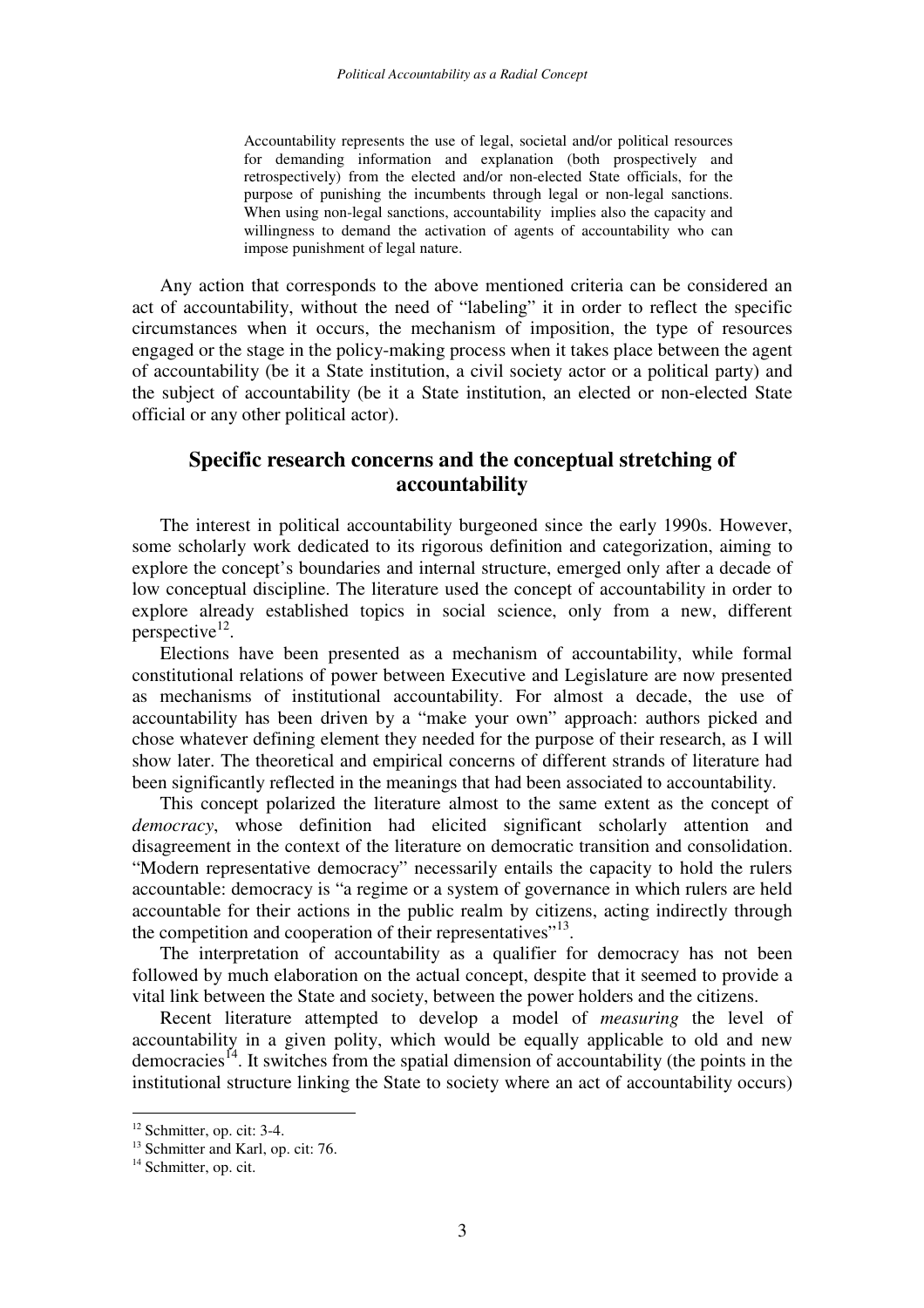to a temporal dimension (at what moment in the process of policy-making actors enter contention and hold each other accountable). From this perspective, accountability among citizens, representatives and power holders should be conceived as ex-ante, expost and in between the two, when the actual decisions are debated and decided upon. Each act of accountability has its own mechanism of activation, depending on the moment when it occurs and the resources engaged by the actors who enter contention<sup>15</sup>.

Measuring the degree of accountability in a polity would be an indicator for the quality of democracy (QoD): the higher the level of accountability, the better the quality of democracy. After more or less all new democracies survived and some are faring surprisingly well, the need to capture and explain the problems they confront switched from the 1980s and early 1990s concern with the consolidation of democracy (CoD), to the late 1990s and early 2000s concern with the quality of democracy (QoD). Measuring QoD function of DoA would lead to categorizing democracies across the world according to differences in *degree* and not in *type*.

Literature also claimed that political accountability is nothing less than the most important marker for the *nature* of a democratic regime: *different types* of democracies exhibit different levels of accountability, according to the capacity and willingness of political institutions *and citizenry* to hold the rulers accountable 16 . The research aim has been the categorization democracies across the world according to differences in *type*, as opposed to differences in *degree*. This literature assumes that a low accountability of the Executive power is a permanent feature of an under-theorized type of democracy (labeled "delegative" democracy) based on a culturally-specific understanding of politics.

The attempt to categorize democracies according to theoretically relevant criteria had a major contribution to the understanding of how mechanisms of accountability work (or should work) and their malfunctioning in the new democracies around the world. However, the attempts to theorize a new type of democracy had been more successful in conceptualizing accountability across spatial dimensions (vertical vs. horizontal accountability, as I will show latter), rather than separate the new democracies (delegative) from the established ones (liberal) function of causally relevant cultural factors.

Accountability has been used interchangeably in the same work: a feature of nonelitist decision making process, as well as the "degree and means by which elected policy-makers are responsible to citizens"<sup>17</sup>. The research concern had been to highlight the advantages of presidential regimes over parliamentary ones. The former presumably exhibit a higher level of accountability, given a few specific features: *firstly*, the voters have the possibility to replace the Executive power by direct voting, *secondly,* the presidential regimes have mechanisms of institutional checks and balances (given the independence of the Executive from the Legislature) and *thirdly*, the Presidents play an active role as arbiters of politics.

I will next offer some examples of conceptual stretching by critically reviewing the scholarly work that attempted to conceptualize accountability. Despite its obvious conceptual shortcomings, this work bettered our understanding of what political accountability is and how it should function.

<sup>&</sup>lt;sup>15</sup> Ibid: 19-20.

<sup>16</sup> O'Donnell, op. cit. (1994, 1996, 1999).

<sup>17</sup> John M. Carey and Matthew S. Shugart, *Presidents and Assemblies: constitutional design and electoral dynamics* (New York: Cambridge University Press, 1992): 34, 44, 49 fn, 90-91.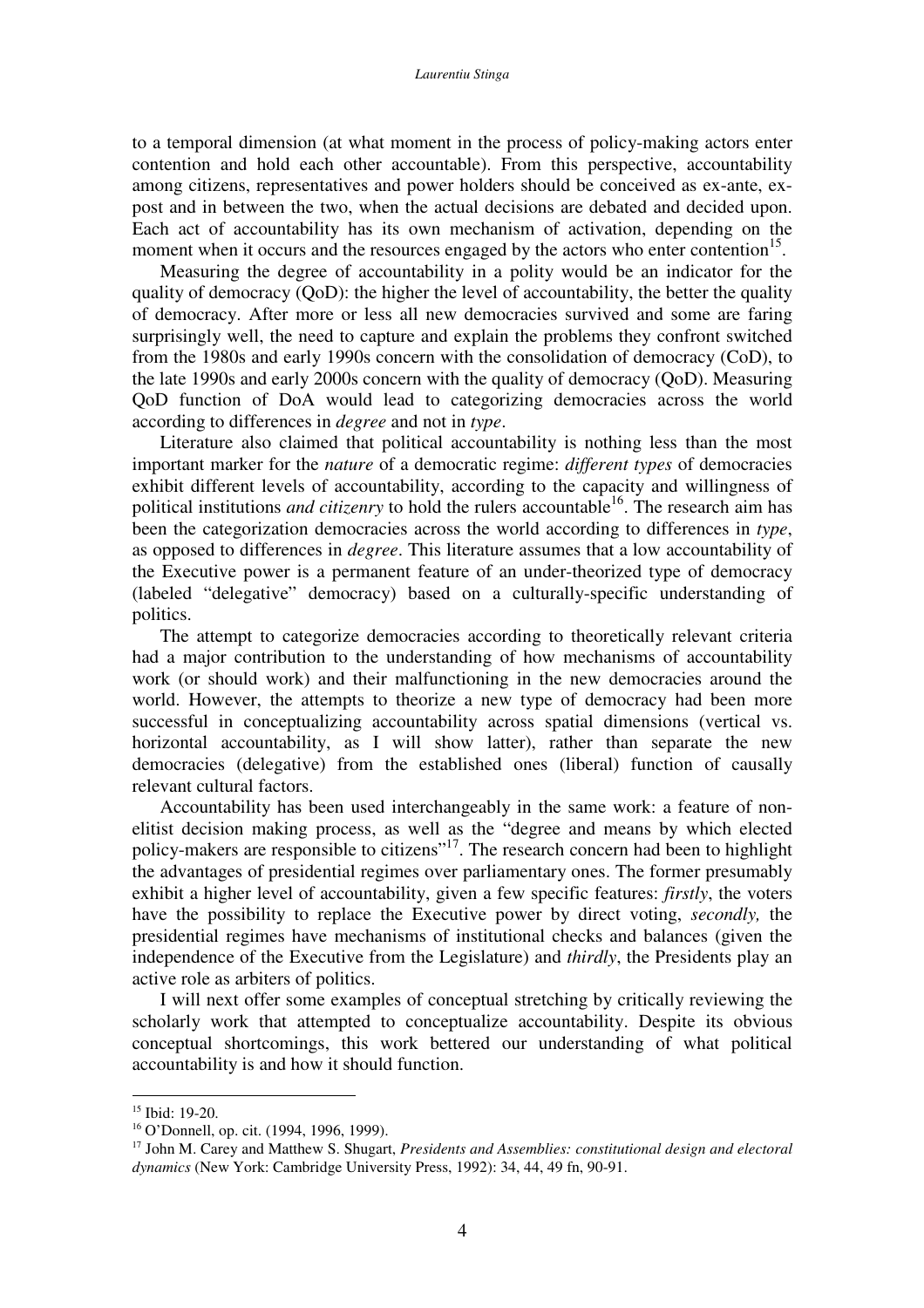#### *Conceptual stretching through label-adding*

#### Labeling accountability as *vertical* and *horizontal*

The early 1990s literature on democratic transition and consolidation proposed the seminal distinction between two main types of accountability: *vertical* and *horizontal* (highly instrumental in ordering the action of different agents of accountability)<sup>18</sup>. Each of these two labels defines a spatial dimension: accountability between State institutions and society (vertical) and accountability among State institutions (horizontal).

*Vertical accountability* implies that citizens make elected officials answerable at the ballot box. It has been assumed to be the only type of accountability that functions in the new democracies. *Horizontal accountability* takes place across a network of autonomous powers that can investigate and eventually punish wrongdoings of other State offices. It is presumably weak or outright inexistent in the new democracies, where the Executive power undermines the legitimacy and proper functioning of other State institutions in an effort to rule in a complete lack of institutional constraints. Empirical evidence from some new democracies led to the theoretical claim that a low Executive accountability is indicative of a new type of democracy<sup>19</sup>.

Initially, accountability had a low conceptual definition: a *procedure* (italics added) through which representatives are held responsible for their actions by the public<sup>20</sup>. Two years latter *horizontal accountability* had been described (but not necessarily conceptualized) somewhat more extensively. Formal institutions have well-defined and legally established boundaries that delimit the exercise of their authority<sup>21</sup>. Any trespassing of these boundaries is punished by other State institutions charged with redressing wrongdoings, abuses of power and/or State corruption. The network of institutional boundaries and accountabilities (sic!) is an important part of the institutionalization of democracy<sup>22</sup>. The liberal nature of the new democracies had been called into question, as long as the institutionalization of *horizontal accountability* had been defined as weak or outright inexistent.

The labeling of accountability as vertical and horizontal on the basis of empirical evidence and the sketchy description of the faulty functioning of State institutions of accountability in the new democracies left a plethora of questions unanswered: what are the actual causes of institutional weakness and the ensuing low *horizontal accountability* in the newly democratized countries, which are the institutions of *horizontal accountability* and how do they relate to each other since they are part of an interdependent network, do actors such as political parties play any role in upholding *horizontal accountability*, is civil society reacting to the apparent incapacity of State institutions to uphold accountability?

<sup>18</sup> O'Donnell, op. cit. (1994, 1996).

<sup>19</sup> Ibid.

 $20$  O'Donnell, op. cit. (1994).

 $21$  O'Donnell, op. cit. (1996).

<sup>22</sup> Ibid: 44.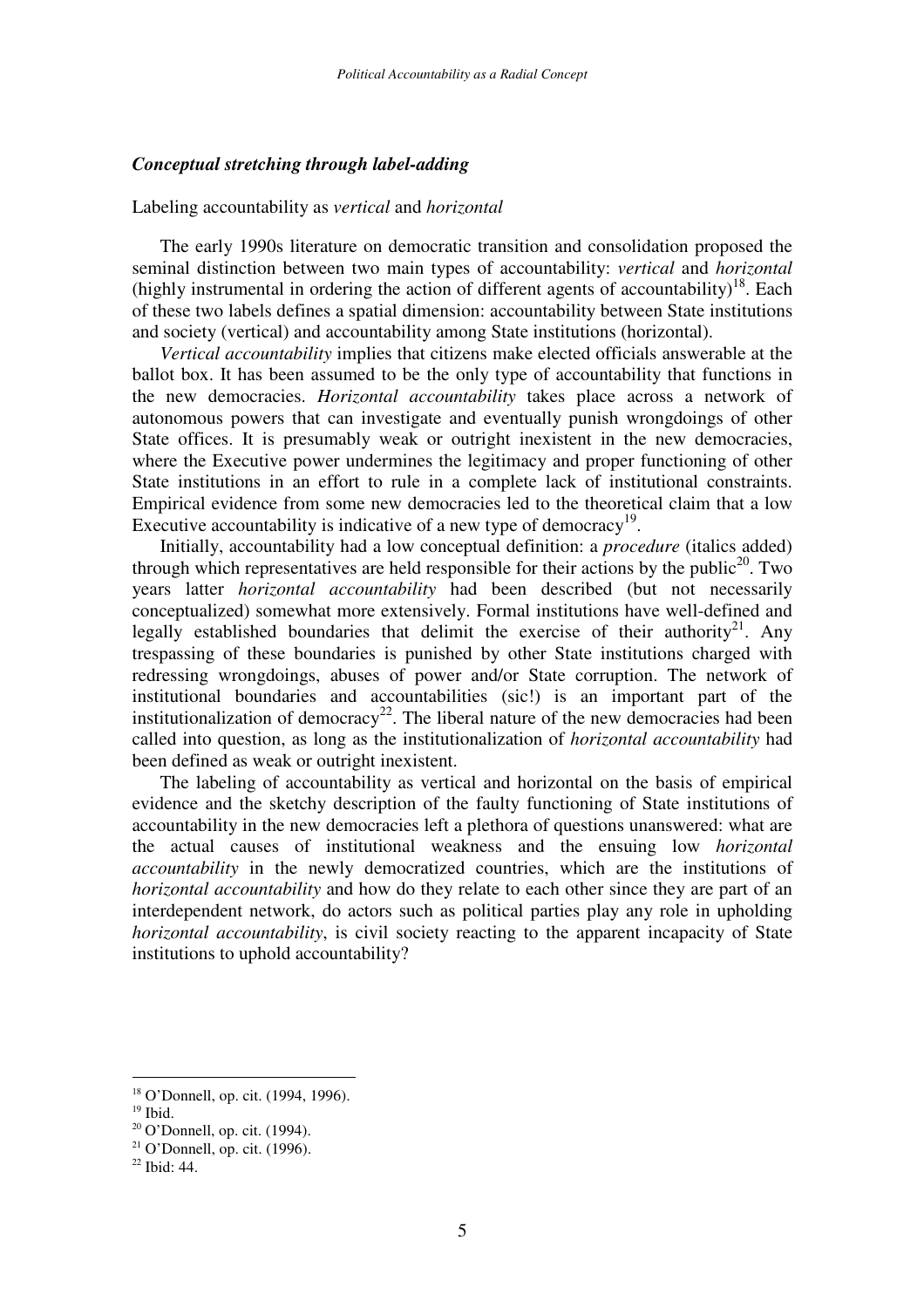It should be emphasized that this literature did not direct a significant effort into conceptualizing accountability beyond the purpose of attempting to develop a theory of "delegative" democracy<sup>23</sup>. The strong theoretical assertions about the significance of a low accountability in the new democracies had not been matched to an equally strong conceptual definition.

The first to indirectly admit the conceptual stretching through the adding of labels had been O'Donnell himself: "my interest in what I labeled (sic) << horizontal  $accountability$  stems from its absence"<sup>24</sup>. Conceptualizing on the absence of something accurately reflects the strict positivism behind the democratic transition and consolidation literature of the 1980s and early 1990s.

In search for a better definition, *horizontal accountability* implied "the existence of State agencies that are legally enabled and empowered, and factually willing and able, to take actions that span from routine oversight to criminal sanctions or impeachment in relation to actions or omissions by other agents or agencies of the State that may be qualified as unlawful"<sup>25</sup>.

The same claim had been put forth once again: horizontal accountability is inexistent in the new democracies, where vertical accountability is the only functioning form of accountability. The malfunctioning of horizontal accountability mechanisms had served as empirical proof for defining "a new type of democracy" and the attempts to develop a whole new "theory" that would explain the functioning of a new type of democracy.

As initially defined, vertical accountability refers to the society aiming to hold the rulers accountable through elections<sup>26</sup>. This spatial metaphor describes the asymmetric relationship between unequals: "above" equals resources of power, while "below" equals powerlessness<sup>27</sup>. However, it remains mute regarding to the direction in which vertical accountability comes into action, from top down or bottom up. In the realm of politics, the less powerful actor (the society as agent of accountability) attempts to hold accountable the more powerful actor (i.e. the Executive power) as subject of accountability, first and foremost through elections.

Given the mentioned disparity in resources available to the society as agent of accountability, the efficiency of elections as a mechanism of holding politicians accountable had been brought into question<sup>28</sup>. One cannot know if elections enforce prospective or retrospective controls. Therefore, it could be reasonably inferred that voters cannot force the governments to act responsibly. Politicians know that most of their decisions will not be controlled by the public, as long as voters can vote only once every few years. Furthermore, shortages of information prevent voters from evaluating the government performance and decisions.

These strong theoretical assertions had been challenged from different directions, each with its own label.

<sup>23</sup> O'Donnell, op. cit. (1994, 1996, 1999, 2003).

<sup>24</sup> O'Donnell, op. cit. (1999): 29.

<sup>25</sup> Ibid: 38.

 $26$  O'Donnell, op. cit. (1994).

 $27$  Schedler, op. cit: 23.

<sup>&</sup>lt;sup>28</sup> Przeworski, Stokes and Manin, op. cit.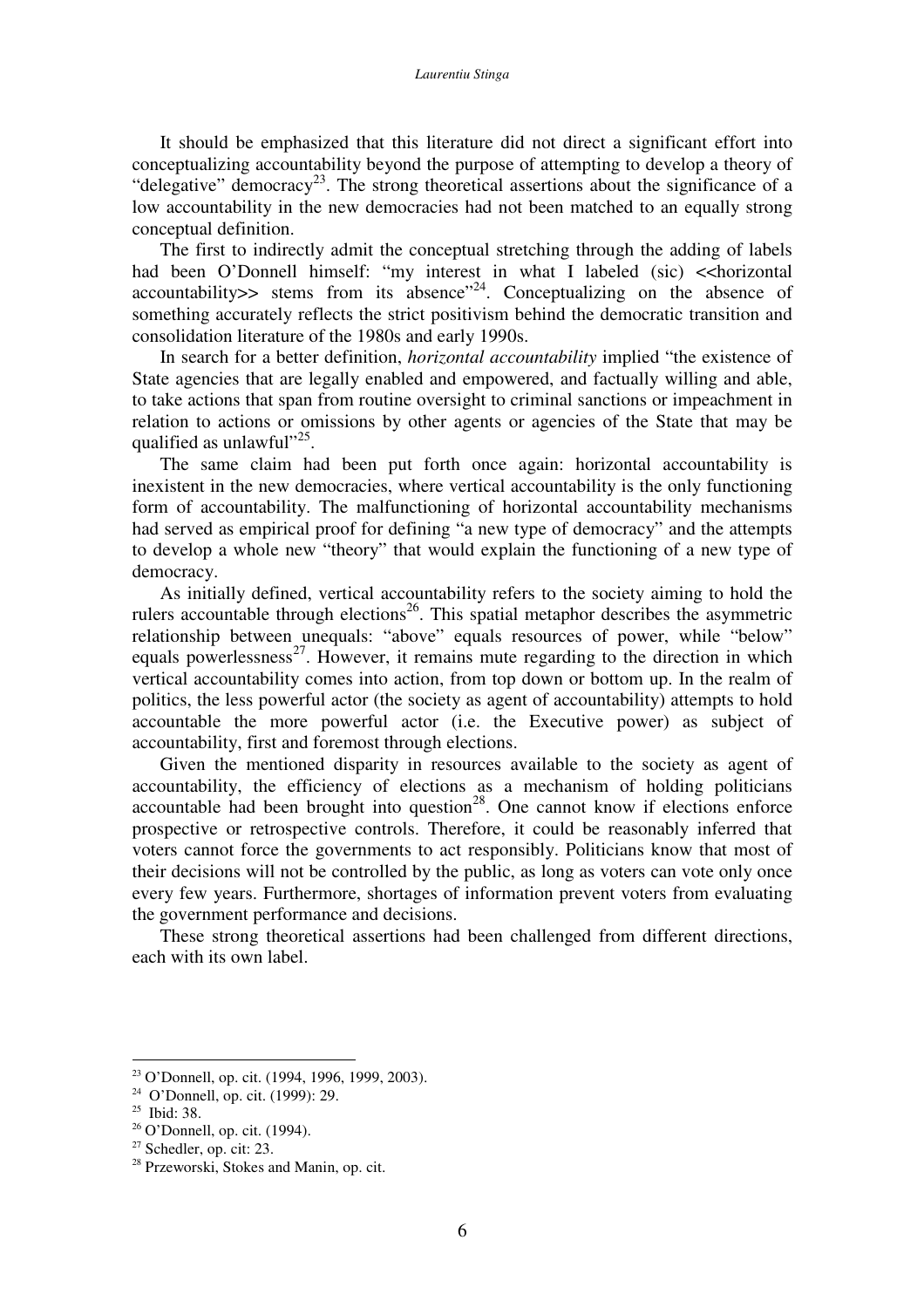Societal accountability

The hasty conceptualization of accountability (mainly in electoral and legal/institutional terms) led to objections. An entire process of conceptual stretching ensued, matched in the literature only by the well-known conceptual stretching of democracy, which aimed to catalogue democracies according to types: "delegative", "illiberal", "populist", "corporatist", "electoral" and many other labels<sup>29</sup>.

The constant labeling of various instances of accountability piggy-backed on the critiques put forth to the theoretical claims about the nature of the new democracies. The initial labels (vertical and horizontal), the under-conceptualization of accountability and its subordination to specific research concerns are in most part responsible for the scholarly difficulty in coming to terms with the meanings and ambiguities of accountability.

The vibrant civil societies present in some of the new democracies further challenged *vertical accountability* described strictly in electoral terms 30 . The successful demonstrations leading to resignations of elected politicians, the impeachment and/or prosecution of elected or non-elected State officials, are examples of vertical (*but nonelectoral*!*)* accountability that highlight the limitations of a strictly legal/institutional approach.

The implication is that *vertical accountability* is not the only form of accountability that functions in the new democracies: the incapacity of State institutions of *horizontal accountability* to hold the rulers accountable is not rooted in an understanding of politics based on a culture of strong, providential leaders, as claimed by some literature<sup>31</sup>. There is obviously something wrong with the newly established institutions and/or political actors if the society itself does mobilize against the abuses of State power.

*Societal accountability* had been defined as part of vertical accountability, equally important to elections<sup>32</sup>. A new label had been added to the concept in a spiraling scholarly debate based on conceptual stretching to fit new empirical circumstances<sup>33</sup>. It had been later linked to *horizontal accountability* mechanisms<sup>34</sup>: it exposes and denounces wrongdoings of State officials that would otherwise go unnoticed and unpunished, imposes symbolic sanctions on public officials and institutions, establishes parallel "societal watchdog" organizations that monitor the performance of specific public agencies and offices and activates the operation of institutions of *horizontal*

<sup>&</sup>lt;sup>29</sup> O'Donnell, op. cit. (1994, 1996); Philippe Schmitter and Terry Lynn Karl, "The Types of Democracy Emerging in Southern and Eastern Europe and South and Central America," in Peter Volten, ed., *Bound to Change: Consolidating Democracy in East Central Europe* (New York: Institute for EastWest Studies, 1992): 42-68; Zakaria Fareed, *The Future of Freedom: Illiberal Democracy at Home and Abroad* (London, W.W. Norton: 2003). For a full list of examples of conceptually stretching democracy see David Collier and Steven Levitsky, "Democracy with Adjectives: Conceptual Innovation in Comparative Research", *World Politics*, Vol. 49, No. 3 (April, 1997): 430-451.

<sup>30</sup> Catalina Smulovitz and Enrique Peruzzotti, "Societal Accountability", in *Journal of Democracy* 11, 4 (2000): 147-158.

<sup>31</sup> O'Donnell, op. cit. (1994, 1996, 1999).

<sup>&</sup>lt;sup>32</sup> Smulovitz and Peruzzotti, op. cit: 153.

<sup>&</sup>lt;sup>33</sup> Sartori, op. cit.; Joseph LaPalombara, "Macrotheories and Microapplications in Comparative Politics: a Widening Chasm," *Comparative Politics* Vol. 1, No. 1 (October): 52-78.

<sup>&</sup>lt;sup>34</sup>Catalina Smulovitz and Enrique Peruzzotti, "Societal and Horizontal Controls: Two Cases of a Fruitful Relationship," in Scott Mainwaring and Christopher Welna, eds., *Democratic Accountability in Latin America* (Oxford, Oxford University Press, 2003): 309-343.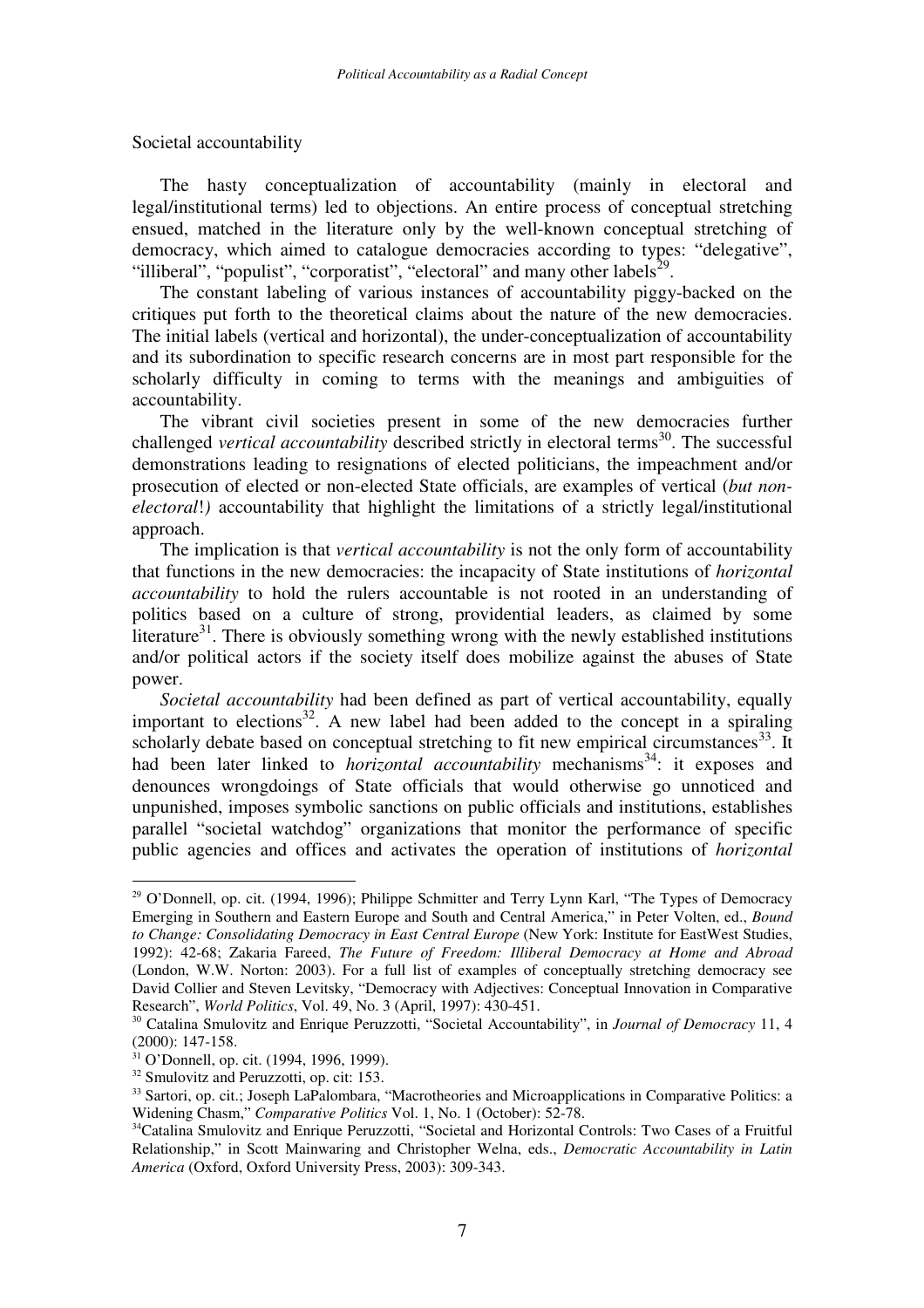*accountability* by incurring reputation costs on elected and non-elected State officials through social mobilization and media denunciation.

Further stretching accountability: horizontal balance and mandated horizontal

The initial vague conceptualization of accountability had undergone further stretching. Horizontal accountability institutions had eventually been defined as being of different types and functioning in different ways<sup>35</sup>. They may be active in two directions: one attempting to prevent and/or redress unlawful *encroachment* by one State agency upon the proper authority of another, the other punishing unlawful advantages (*corruption*) that public officials obtain for themselves and/or their associates 36 .

According to these two directions, different types of agents of accountability become activated. Instead of engaging in a disciplined conceptualization of accountability, new labels had been added to the concept root in order to fit new empirical instances:

- 1. horizontal balance accountability<sup>37</sup>: The Executive, the Legislature and the Judiciary impose *horizontal balance accountability* when redressing the transgressions of any of them into the constitutionally defined boundaries of another, encroaching on its jurisdiction. However, the agents of *horizontal balance accountability* have some limitations: respond rather reactively (and consequently intermittently), redressing the institutional transgressions generates highly visible and costly conflicts among supreme State institutions (these costs are even higher when the conflict occurs between State institutions with electoral legitimacy, such as a directly elected President and the Legislature), the agents are perceived as motivated by partisan reasons.
- 2. mandated horizontal accountability 38 : the shortcomings of *horizontal balance accountability* mentioned earlier led to the establishment of agents of *mandated horizontal accountability* that are proactive and continuous in their activity: ombudsmen, accounting offices, controllers, Conseils d'Etat, Courts of Accounts, etc. These bodies are legally assigned to oversee, prevent, discourage, promote the sanctioning of (or even directly sanction) the actions or omissions of other State agencies that are presumed unlawful, at national or sub-national levels.

Even labeled *balance* and *mandated*, the conceptual definition of *horizontal accountability* has a strong legal connotation, implying relations among State institutions, aiming to redress illegalities (be they trespassing of institutional prerogatives or outright corruption). It remains mute regarding the representational dimensions of accountability, given that some State institutions perform *different accountability functions simultaneously!*

Legislatures not only punish the trespassing of the Executive power into their institutional prerogatives when the later takes on legislative functions issuing laws by

<sup>35</sup> O'Donnell, op. cit (2003): 34-55.

<sup>36</sup> Ibid: 34.

<sup>37</sup> Ibid: 44- 45.

<sup>38</sup> Ibid: 45.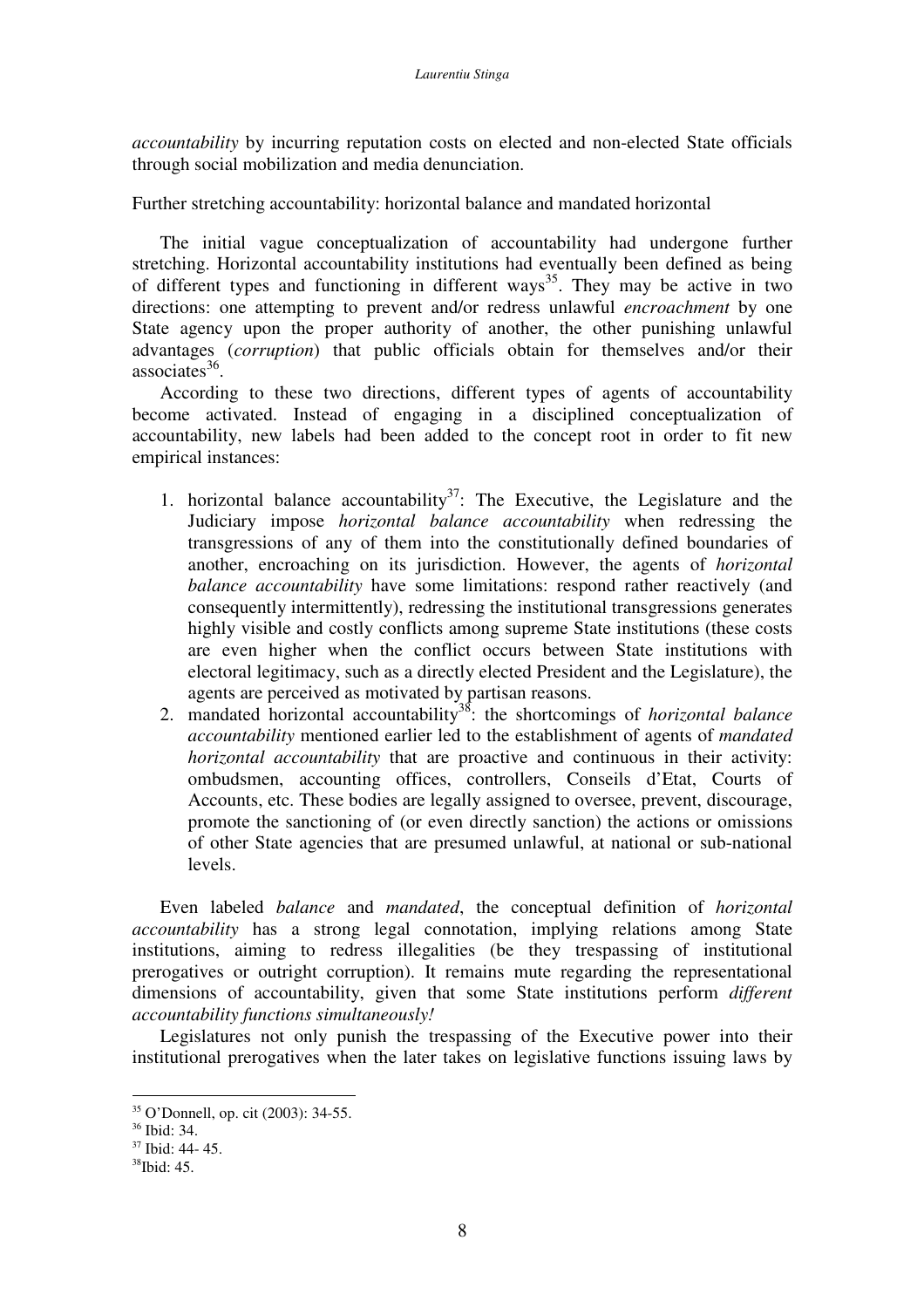Executive decrees. Legislatures also expose the policy initiatives of the Executive to greater institutional scrutiny, in the name of the popular mandate received at elections. Policy scrutiny occurs equally in presidential systems (where both the Legislature and the President have *direct* electoral legitimacy and had been entrusted to make public policy) and parliamentary systems (where the Executive is rooted in the Legislature). In the later systems, the Executive exercises its policy-making functions after receiving its mandate from the Legislature, but remaining under its close policy control.

Further stretching the concept by adding a new label: extended accountability

The incapacity of *horizontal accountability* mechanisms (be they *balance* or *mandated*) and *vertical accountability* mechanisms (be they *electoral* or *societal*) to cover instances of policy-making accountability led to the stretching of the concept by adding another label: *extended accountability* 39 . It represents "the embeddedness of the decision making center into a network of autonomous political institutions that limit the arbitrariness of the incumbents<sup>"40</sup>.

This new label surpasses the more legal/institutional notion of accountability implied by the metaphor of horizontality. It insures the representation of a wide range of societal interests in the process of policy-making, in a timeframe that extends beyond and in-between electoral cycles. It also strengthens the connection between State and society in the process of policy-making. It can be exercised not only among State institutions, but also by organized societal actors in relation to State institutions.

Therefore, accountability also implies actions attempting to force elected officials *to take into account* in the exercise of government a broad range of societal interests, basically demanding that they should govern for those who elected them, and not for private interest groups that lobby the government. *Extended accountability* takes place through a continuous dialogue and interaction between State and society, as well as among State institutions. From this particular perspective, a Legislature exercises an act of *extended accountability* when amending the Executive policy initiatives with its own policy views.

Furthering the theoretical confusion: oblique accountability

The concept is further stretched by the definition of *oblique accountability*<sup>41</sup>. It describes actions of non-State or semi-State actors aiming to hold the power holders accountable for their misdeeds, not just for trespassing the prerogatives of other State institutions. These actors use their peculiar position between the State and society to garner public support for their actions.

It follows quite logically that political parties, organizations that are partly State actors, partly societal actors, occupy such an oblique position. Political parties are positioned between the State institutions ordered horizontally at the higher State level enjoying plenty of power resources, and individuals acting in scarcity of power

<sup>39</sup> David Stark and Laszlo Bruszt, *Postsocialist Pathways: Transforming Politics and Property in East Central Europe* (Cambridge: Cambridge University Press, 1998): 188-189.

<sup>40</sup> Ibid: 188.

<sup>&</sup>lt;sup>41</sup> Philippe Schmitter, "The Limits of Horizontal Accountability", in Andreas Schedler, Larry Diamond and Marc F. Plattner, eds., *The Self-Restraining State: Power and Accountability in New Democracies* (Boulder, Lynne Rienner Publishers, 1999: 61-62, fn 4).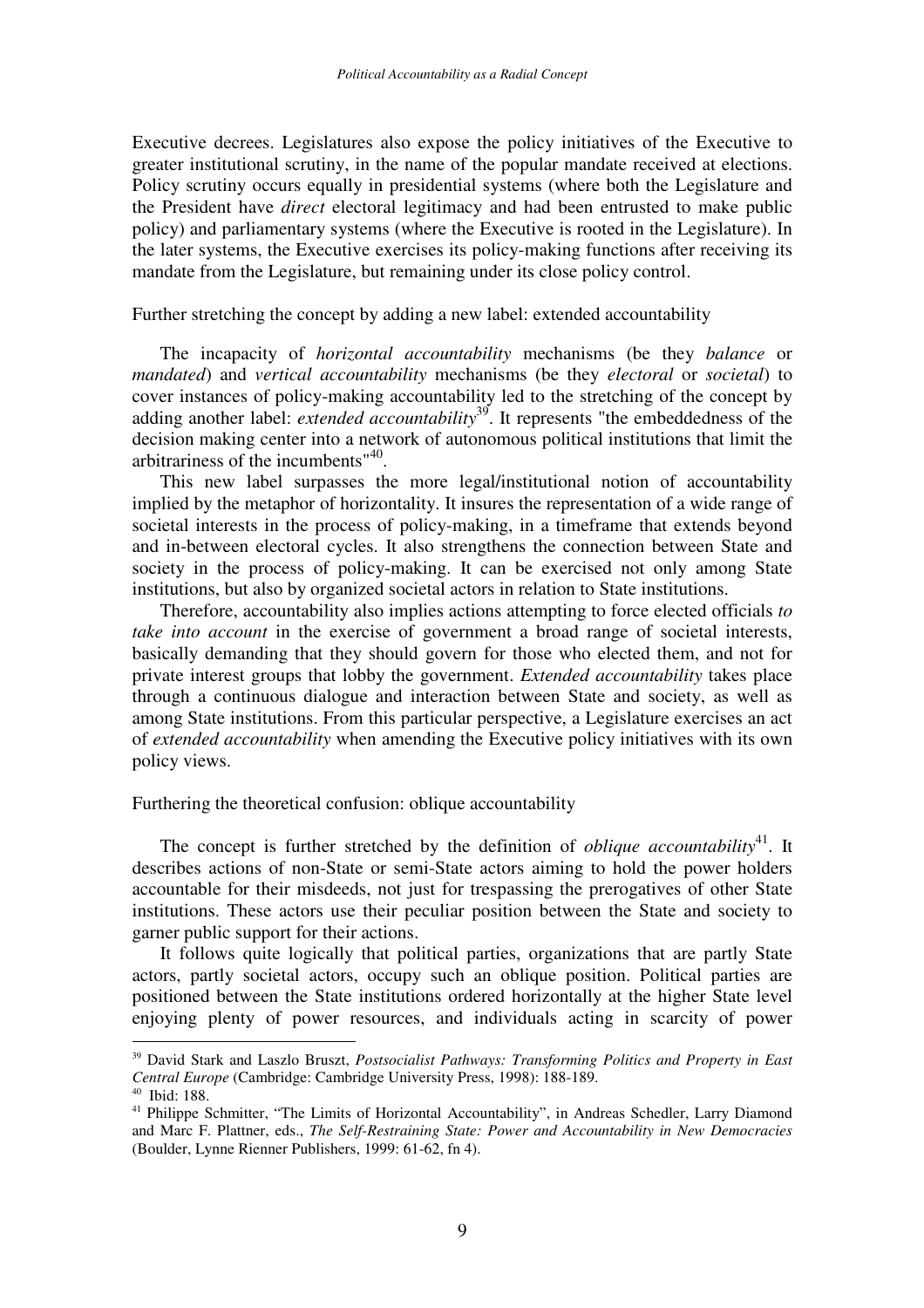resources. However, there is clearly an overlap of meanings between *oblique accountability* and *extended accountability.* Both define an act of accountability taking place not only among State institutions aiming to punish illegalities, but also between the State and society via organized actors (such as political parties or labor unions) aiming to influence the process of policy-making from their uniquely *oblique* position.

To sum up the current subsection, one is left still wanting for a clear and exhaustive conceptualization of political accountability. It might as well turn out that all labels (*horizontal balance, mandated horizontal, vertical, societal, extended* and *oblique*) that had been added to the concept to fit new empirical instances *do define* a legitimate act of accountability. But which one does better and why? How is the disciplined researcher supposed to treat combinations of the above labels? Could some of these labels define acts of accountability that are more legitimate than others? Which approach is more suitable and why? The dichotomous approach (i.e. existent/non-existent accountability) $42$  or the more fuzzy approach, ordering accountability in a temporal space (i.e. more/less accountability) according to the moment of activation<sup>43</sup>?

I argue that one cannot find an answer to these questions unless engaging in a disciplined act of conceptualizing, by offering not only a proper definition but also a systematic and exhaustive categorization of various instances of political accountability, highlighting commonalities and differences, function of theoretically relevant criteria. Given that concept formation should stand prior to quantification<sup>44</sup>, some of the attempts to quantify accountability that I reviewed above enhance the confusion surrounding the under-defined and under-explored concept of political accountability.

When one would expediently attempt to solve his or her own research problems without any taxonomical backing, using the above labels as a simple check-list, one would most likely embark on an "indiscriminate fishing expedition for data", with an inadequate fishing net of their own making<sup>45</sup>. The outcome had already been a substantial contribution to a "growing potpourri of disparate, non-cumulative and  $-$  in the aggregate – misleading morass of information" 46 on various instances of accountability.

A disciplined use of terms and procedures of comparison employing various models of conceptualizing (either a classic ladder of abstraction or the more recent model of radial categories) can gather and discern the most relevant empirical information, therefore increasing the clarity of scholarly dialogue. I will next demonstrate how I came to the "label-free" definition of accountability offered earlier by sketching the basic logic beyond disciplined conceptualization building on the insights of previous scholarly work<sup>47</sup>.

<sup>42</sup> O'Donnell, op. cit. (1994, 1996, 1999, 2003).

<sup>43</sup> Schmitter, op. cit (2003).

 $44$  Sartori, op. cit: 1038.

<sup>45</sup> LaPalombara, op. cit: 66; Sartori, op. cit: 1039.

<sup>46</sup> Sartori, op. cit: 1039.

<sup>47</sup> Ibid; Collier and Mahon, op. cit; Schedler, op. cit.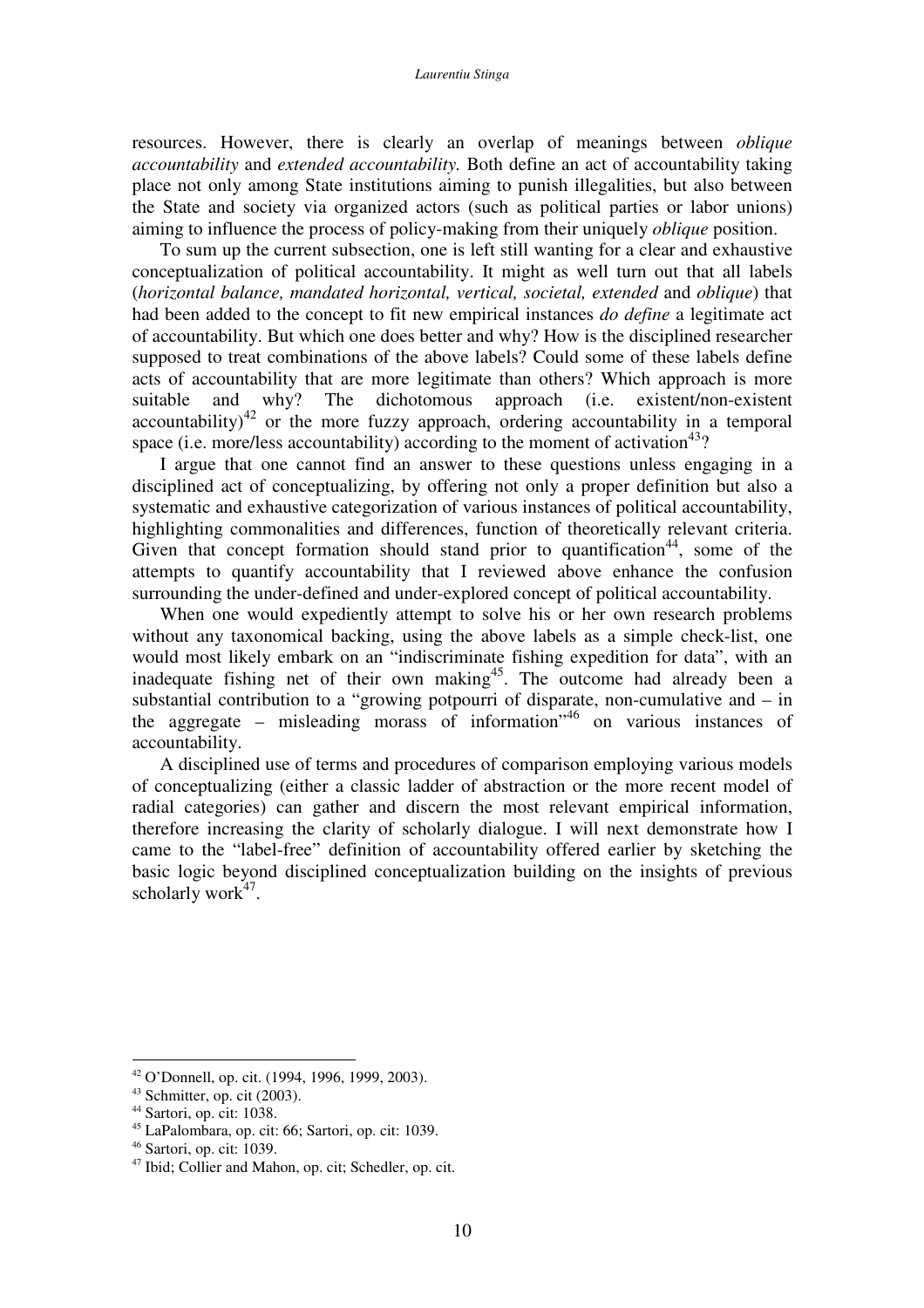## **Accountability: semantic meanings**

Accountability has two basic connotations 48 . The first is *answerability*, namely the obligation of public officials to *inform* about and to *explain* what they are doing. The second is *enforcement*, namely the capacity and willingness of agents of accountability to impose sanctions on the subjects of accountability.

*Answerability* implies the obligation of the subjects of accountability to answer questions and inquiries coming from the agents of accountability (be they the public, or various agencies of accountability). Also, specialized agencies within the State demand that the subjects of accountability should *inform* about and *explain* their actions and decisions. Therefore, accountability is both *retrospective* and *prospective*, politicians having to give account not only for what they have done, but also for their future actions 49 .

The right to receive information (on the part of the agent of accountability) and the obligation to release it (on the part of the subject of accountability) the right to receive an explanation, and the duty to justify one's conduct, are ways of exercising accountability that are distinct from (but equally important to) the account the politicians give to the electorate.

The *enforcement* dimension implies the capacity and willingness of agents of accountability to impose sanctions on the subjects of accountability who have gone beyond their constitutionally assigned powers, committed illegalities while exercising their mandates or failed to perform according to initial promises and voter's expectations. It complements the *answerability* dimension of accountability in both of its variants, *information* and *explanation*. The right to demand information and explanation and the obligation to respond to such demands purportedly aim at overseeing, checking and/or establishing wrongdoings, constituting the ground for a decision regarding potential punishment and/or redress. The subjects of accountability have to bear the consequences of their actions, including potential sanctions<sup>50</sup>.

The issue of sanctions has elicited significant scholarly discussion. Are there any forms of accountability which function in the absence of sanctions? Is the capacity to punish an integral part of political accountability? In other words, can we speak of a legitimate act of accountability in the absence of sanctions? And what can be considered sanction and what cannot?

<sup>&</sup>lt;sup>48</sup> For the comprehensive exploration of the structure and meaning of accountability see Schedler, op. cit: 13-26.

<sup>49</sup> Ibid: 15, 27 fn 6.

<sup>50</sup> O'Donnell, op. cit (1994): 61.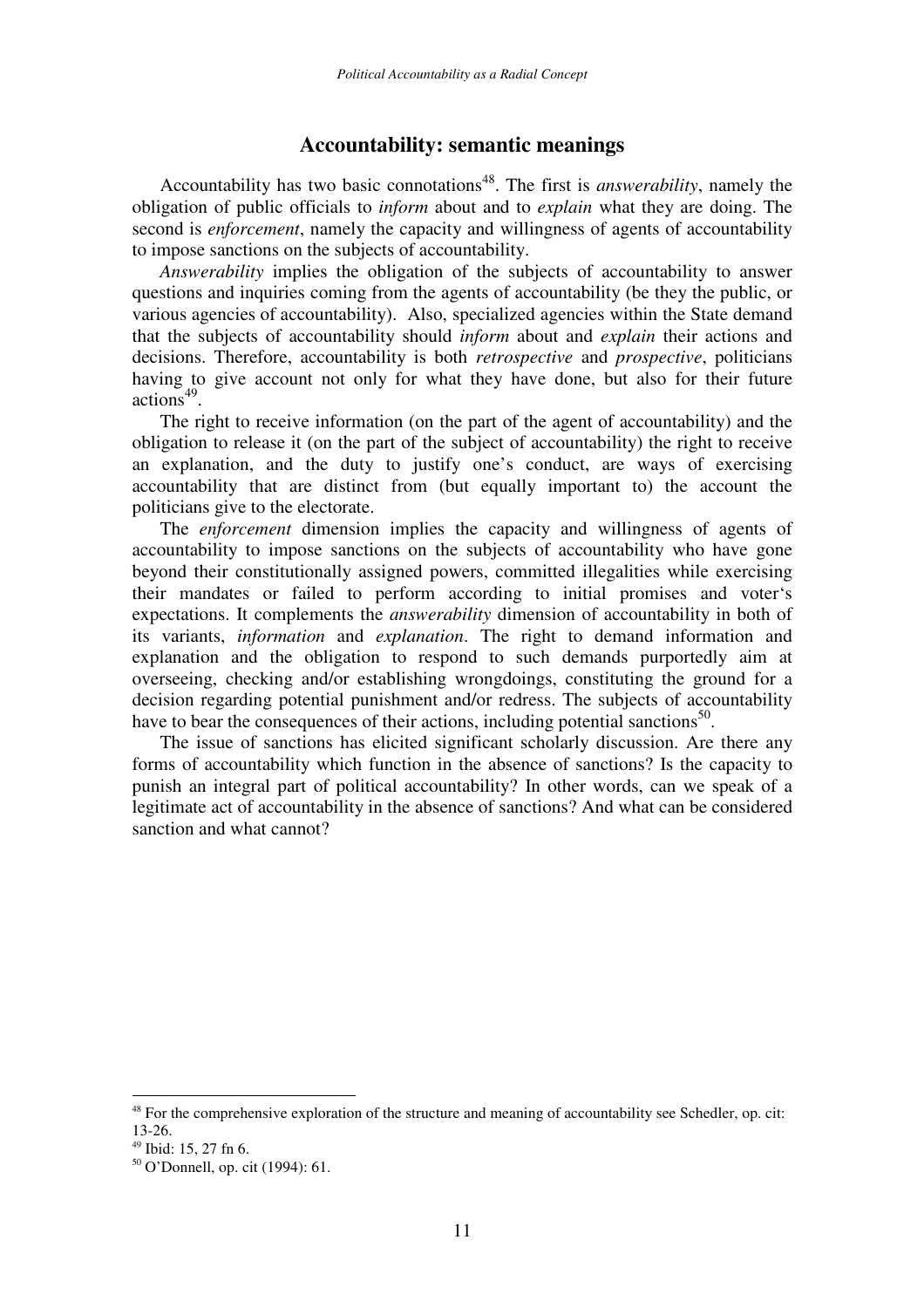The literature had shown eloquently that capacity to punish is an integral part of political accountability<sup>51</sup>. Sanctions are the fundament of credible and effective action on the part of the agents of accountability. However, the capacity to punish *goes beyond* legal *punishment*<sup>52</sup>. In the realm of politics removal from office as outcome of public exposure of inappropriate conduct (although not necessarily illegal) constitutes a severe form of punishment. Also, a Legislature amending the Executive legislative initiatives does not impose punishment of legal nature, although it acts according to constitutional provisions. It holds the Executive accountable for its policy-making acts according to its electoral mandate.

Therefore, accountability does not necessarily require *legally ascribed* power to sanction, just as it does not require *legalized authority* to oversee. Sanctions can be of *legal nature* (such as prosecution of public officials carried out by the specialized agencies within the State) or *non-legal nature* (such as the resignation from office as outcome of public exposure of wrongdoing or the amending of Executive legislative proposals in the Legislature).

To summarize, accountability has two major dimensions, each with its own subdimensions:

- 1. answerability:
	- demanding and receiving *information*, prospectively or retrospectively.
	- demanding and receiving *explanation*, prospectively or retrospectively.

### 2. punishment:

- power to punish legally ascribed:
	- sanctions of legal nature (i.e. prosecution as outcome of legal investigation)
	- sanctions of non-legal nature (i.e. amending of Executive policy acts in the Legislature)
- power to punish not ascribed legally:

- sanctions of non-legal nature (i.e. "throwing the rascals out" at the ballot box).

- demanding the activation of agents that impose punishment of legal nature (i.e. civil society oversight and action against wrongdoings of State officials).

The agents of accountability are all actors (State institutions, individuals, civil society organizations, labor unions or political parties) that attempt to hold accountable the subjects of political accountability (other State institutions, elected or non-elected State officials at national or sub-national level). Most acts of accountability (although not all of them) are played out between organizations<sup>53</sup>.

Accountability can be missing one of its dimensions and still represent a full

<sup>51</sup> O'Donnell, op. cit. (2003); Schmitter, op. cit (1999); Jose Maria Maravall, "Accountability and Manipulation", in Adam Pzeworski,Susan Stokes and Bernard Manin, eds., *Democracy, Accountability and Representation* (Cambridge, Cambridge University Press: 1999): 154-196.

<sup>52</sup> Schedler, op. cit: 16 (*italics added).*

<sup>53</sup> Schmitter, op. cit. (2003): 5.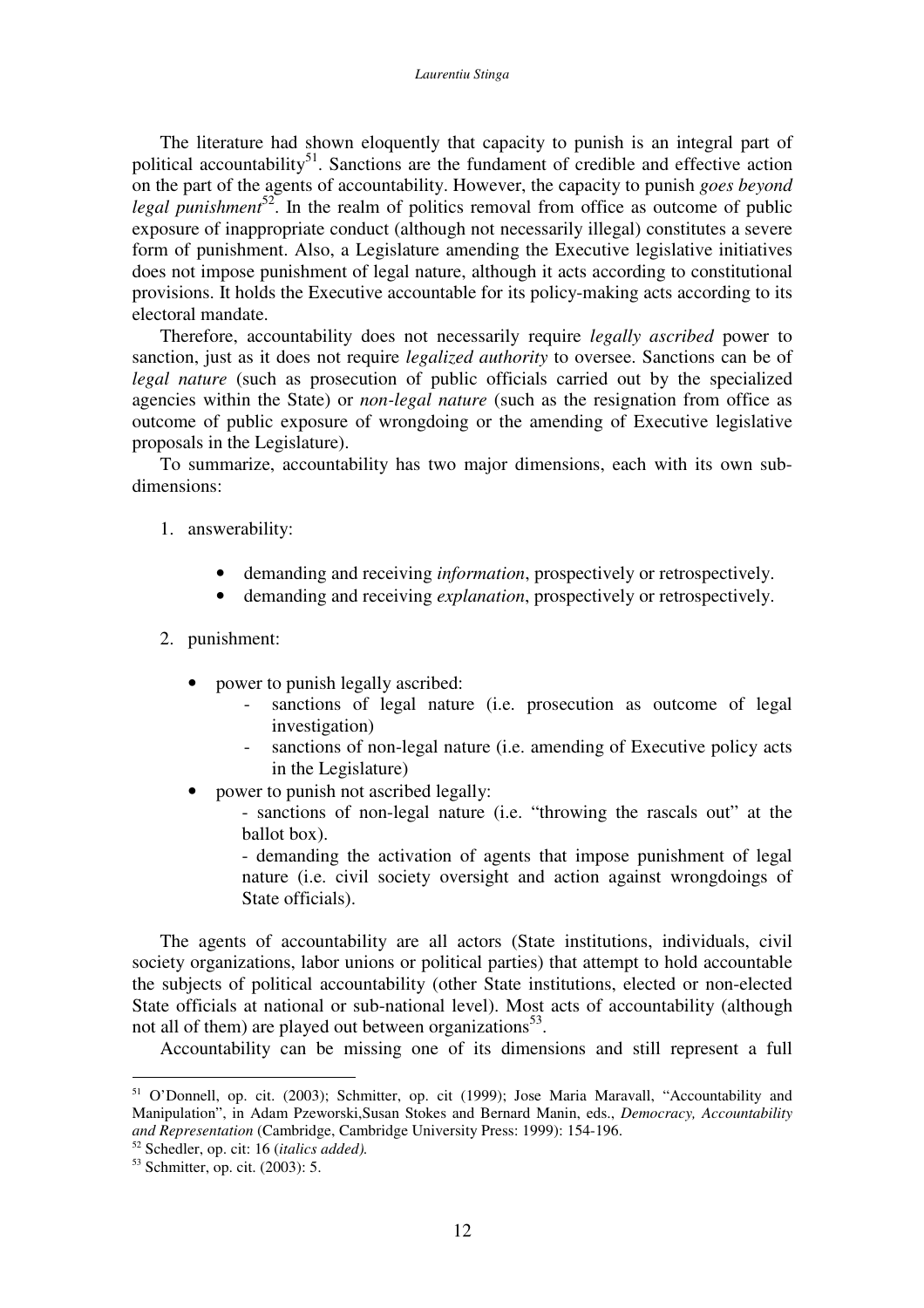instance of the concept, as long as the agents of accountability attempt to keep the subjects of accountability under control, ultimately through the threat of punishment of legal or non-legal nature<sup>54</sup>. Therefore, accountability can be imposed in various ways, according to the agents' capacity to enforce punishment. It cuts across the boundaries between State and society, ranging from casting the ballot in elections to actions of oversight and control, from mechanisms of checks and balances to civil society initiatives.

Some agents (such as the agencies of oversight and control) can uphold the law themselves, possessing a higher capacity than civil society to control and redress wrongdoings through punishment. However, civil society actions demanding punishment can either activate agencies of oversight and control, or lead to the resignation of elected and non-elected officials, acts that represent an outright punishment in the realm of politics<sup>55</sup>.

Some agents of accountability impose only non-legal punishment, such as demonstrators successfully demanding the resignation of an elected official. Others (such as labor unions) hold the Executive accountable by forcing it to negotiate policy and take into account a diversity of societal interests. Still, some agents of accountability (such as anti-corruption bodies) employ both dimensions of accountability: they are legally able to demand information and/or explanation as well as impose punishment of legal nature acting in accordance with legally ascribed prerogatives.

Therefore, the radial structure of accountability is based on different types of *punishment* (legal or non-legal, each with its own mechanism of imposition), on different types of answerability relations established between the agents and the subjects of accountability as well as on different types of resources engaged. Equally legitimate acts of accountability may possess one of these theoretically relevant elements, but not the others, while no single element of those enumerated above is found in *all* instances of the concept.

As I have mentioned earlier, accountability cannot be conceived in the absence of *punishment*. It could be reasonably inferred that *punishment* is the single unifying element that is found in all instances of the concept, helping to order the categories taxonomically. This would make the ladder of abstraction model amenable to conceptualize accountability. However, as I have shown, punishment is of different types. Some types of punishment may be present in one instance of the concept, but not in others. The presence/absence of *different types of the same theoretical feature* is the trademark of radial structure concepts<sup>56</sup>.

Defining accountability as a radial concept avoids stretching, while providing for an effective operational tool. Furthermore, it highlights that various categories of accountability do not constitute *diminished subtypes* of the concept. They are full instances grouped in non-central subcategories, which are positioned around the central subcategory in a radial structure.

A diminished subtype is an incomplete form of a concept. It identifies missing attributes of the root definition, increasing conceptual differentiation and therefore referring to a different set of cases than the root definition<sup>57</sup>. Diminished subtypes are

<sup>&</sup>lt;sup>54</sup> Schedler, op. cit: 17.

<sup>55</sup> Ibid: 16-17.

<sup>56</sup> Lakoff, op. cit.

<sup>57</sup> Collier and Levitsky, op. cit: 430-451.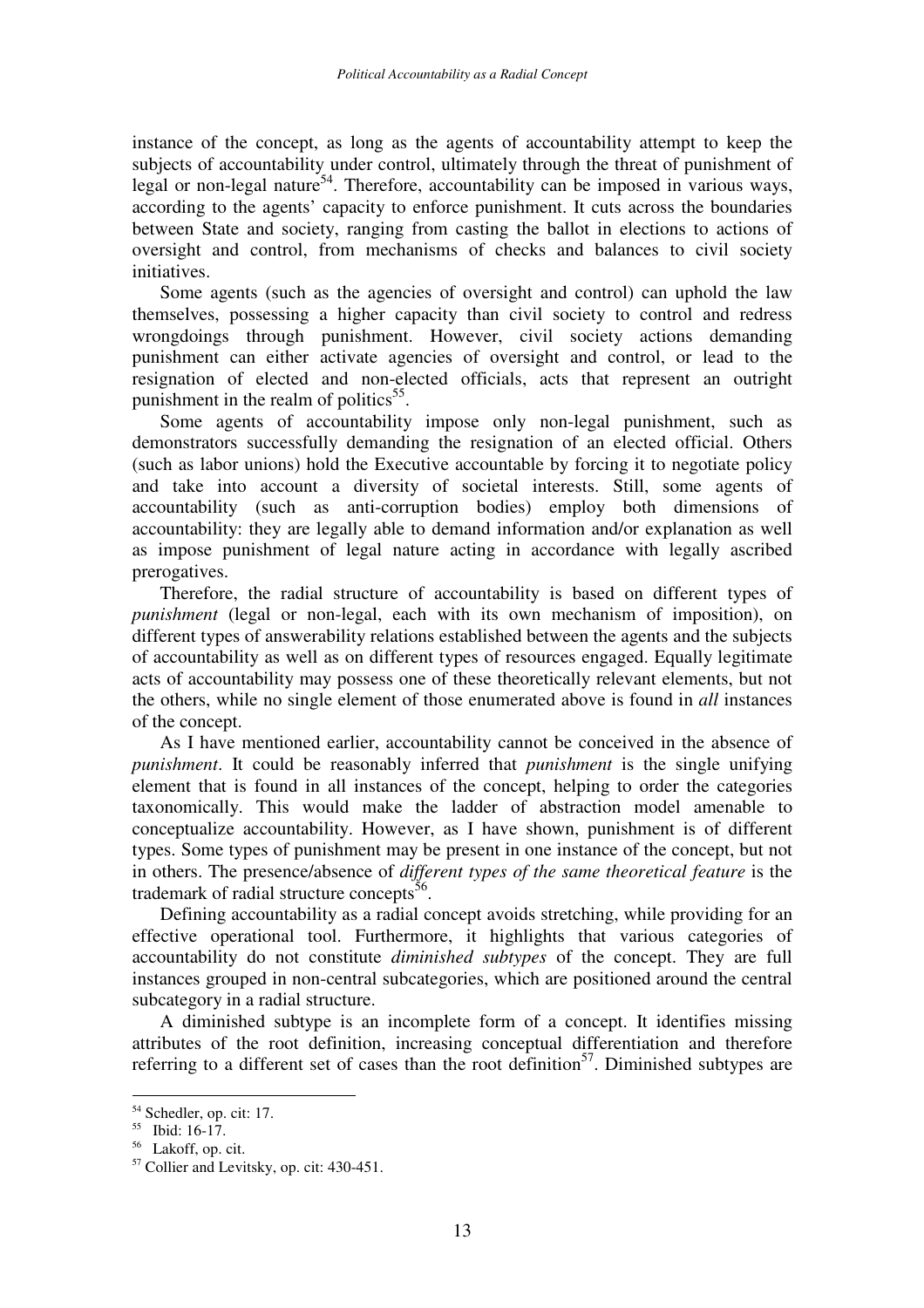not full instances of the concept and can only make modest claims about it. In the diminished subtype strategy of categorization, the full attributes that make for a *full instance of the concept* are found only in the root definition, which is not the case with accountability defined as a radial concept, as I will exemplify later.

I have critically reviewed all these interpretations in order to reveal the *radial* structure of accountability and show that it is a full instance of the concept (*and not a diminished form of it*!) even when some of its dimensions or sub-dimensions are missing.

Furthermore, explaining the logic of "recursive cycles of mutual accountability"<sup>58</sup> suffices for the purpose of scientific explanation. It makes unnecessary the need to explain the success or failure of each and every single occurrence of an act of accountability. A disciplined conceptualization will help explain *what* happens and *how* it happens (by how I understand the identification, systematic definition and classification of circumstances and causes). The logical rigor of disciplined conceptualizing not only renders irrelevant the dichotomous definition of accountability<sup>59</sup>, but also eliminates the theoretical relevance of non-occurrence itself, without the need for further explanation.

## **Conceptualizing Accountability according to its radial structure**

I will next exemplify how political accountability can be conceptualized according to the radial structure model. For comparison purposes, I will also conceptualize "democracy" according to Sartori's classic ladder of abstraction model.

|                                                                       | <b>Democracy</b>                            | <b>Number of objects</b> |  |  |
|-----------------------------------------------------------------------|---------------------------------------------|--------------------------|--|--|
| <b>Higher abstraction</b><br>(Highest extension/Lowest<br>intension)  | Elections (all democracies in the<br>world) | 120 countries            |  |  |
| High intermediate<br>abstraction                                      | Elections $+$ A                             | 100 countries            |  |  |
| <b>Medium abstraction</b>                                             | Elections $+A + B$                          | 80 countries             |  |  |
| Lower intermediate<br>abstraction                                     | Elections + $A + B + C$                     | 60 countries             |  |  |
| Lower intermediate<br>abstraction                                     | Elections + $A + B + C + D$                 | 40 countries             |  |  |
| <b>Lowest abstraction</b><br>(Lowest extension/Highest)<br>intension) | Elections + A + B + C + D + E               | 20 countries             |  |  |

\*Democracy conceptualized according to the ladder of abstraction model: A, B, C…..E = theoretically relevant elements that improve the quality of a democracy.

<sup>58</sup> Schedler, op. cit.

<sup>59</sup> O'Donnell, op. cit. (1994, 1996, 1999).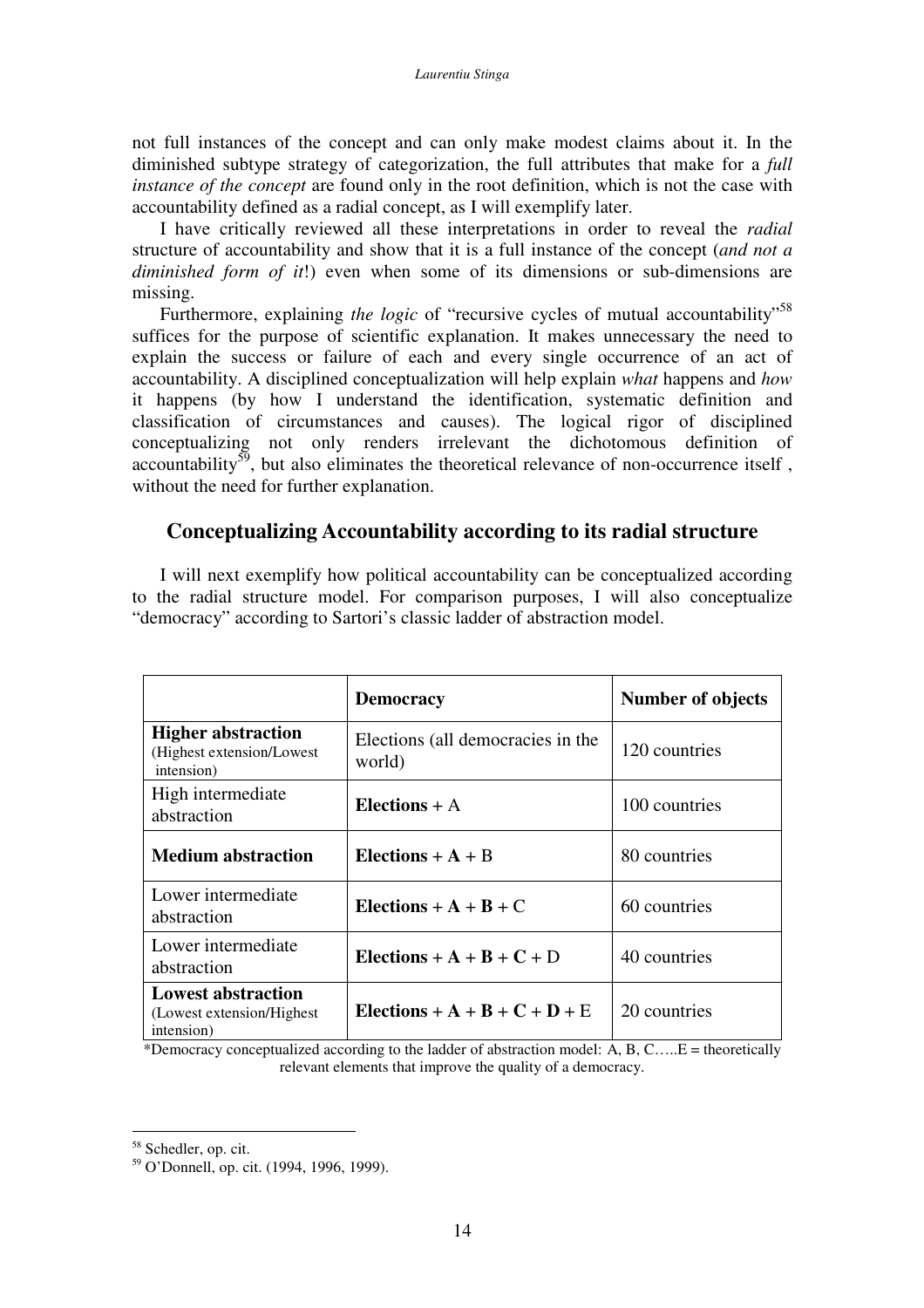Free, fair and regularly organized elections are the most important prerequisite of democracy, present even in those democratic regimes of low democratic quality<sup>60</sup>. At the highest level of abstraction, the category contains the largest number of objects, given its lowest intension (only one defining attribute). These objects (namely the 120 countries in the Table above) are considered democracies according to the theoretically relevant minimal criteria of having free, fair and regularly organized elections.

Going down the ladder of abstraction is accompanied by adding theoretically relevant elements (other than elections) that define a democracy and increase its quality (such as various liberal rights, socio-economic inclusion, etc). This leads to a higher intension and lower extension of categories of democracies: more defining attributes, harder to meet by a large number of countries, therefore decreasing the number of objects in each subordinate category.

The super-ordinate categories have greater extension and lower intention, therefore containing less specific elements and consequently a larger number of objects. The subordinate categories are contained within the super-ordinate ones because they have an increased intention, possessing not only the defining attributes of the next superordinate category, but also other theoretically relevant elements. Therefore, the subordinate categories become increasingly specific, containing less and less objects. According to this logic, the 20 countries found at the lowest level of abstraction are also found in *all* the super-ordinate categories, up to the highest level of abstraction (see Table above).

Categories are organized in a taxonomic hierarchy in the ladder of abstraction strategy of conceptualization. They are separated from each other by clearly defined boundaries. Most importantly, this taxonomic hierarchy is based on one single unifying element (in the case of democracy the single unifying element is elections) possessed by all objects (countries) in all categories, regardless of their position (subordinate or super-ordinate).

Conceptual stretching is different than the exercise of going up and down the ladder in order to form categories by adding or subtracting theoretically relevant elements. It occurs *within* each category. The concept is "stretched" to fit specific empirical circumstances that authors use as examples to support their theoretical assertions. A hypothetical example would be the labeling as "corporatist" democracy of a regime defined by the theoretically relevant features of Elections  $+ A + B$  if A represents the legalization of labor unions and B represents the existence of corporatist arrangements

 $60$  It is indeed difficult to establish if individual voting is prospective (on the basis of electoral promises) or retrospective (on the basis of previous government performance) (Przeworski, Stokes and Manin, 1999). However, the free and regularly organized elections had been the only functional mechanism of accountability in many newly established democracies, where the newly founded democratic institutions had been weak and exhibited serious malfunctioning particularly immediately after the collapse of their respective non-democratic regimes. Furthermore, free, fair and regularly organized elections are considered the most minimal criteria of any democracy and constitute the theoretical cornerstone of literature on democratic transition and consolidation: Schmitter and Karl, op. cit. 1991; Guillermo O'Donnell, Philipe Schmitter and Laurence Whitehead, *Transitions from authoritarian rule: prospects for democracy* (Baltimore, Johns Hopkins University Press: 1986); Guillermo O'Donnell and Philipe Schmitter, *Transitions from authoritarian rule: tentative conclusions about uncertain democracies* (Baltimore: Johns Hopkins University Press: 1986), as well as the more classic work on democracy - Joseph Schumpeter, *Capitalism, Socialism and Democracy* (London, Allen&Unwin, 4<sup>th</sup> edition: 1954); Robert Dahl, *Polyarchy: Participation and Opposition* (New Haven, Yale University Press: 1971).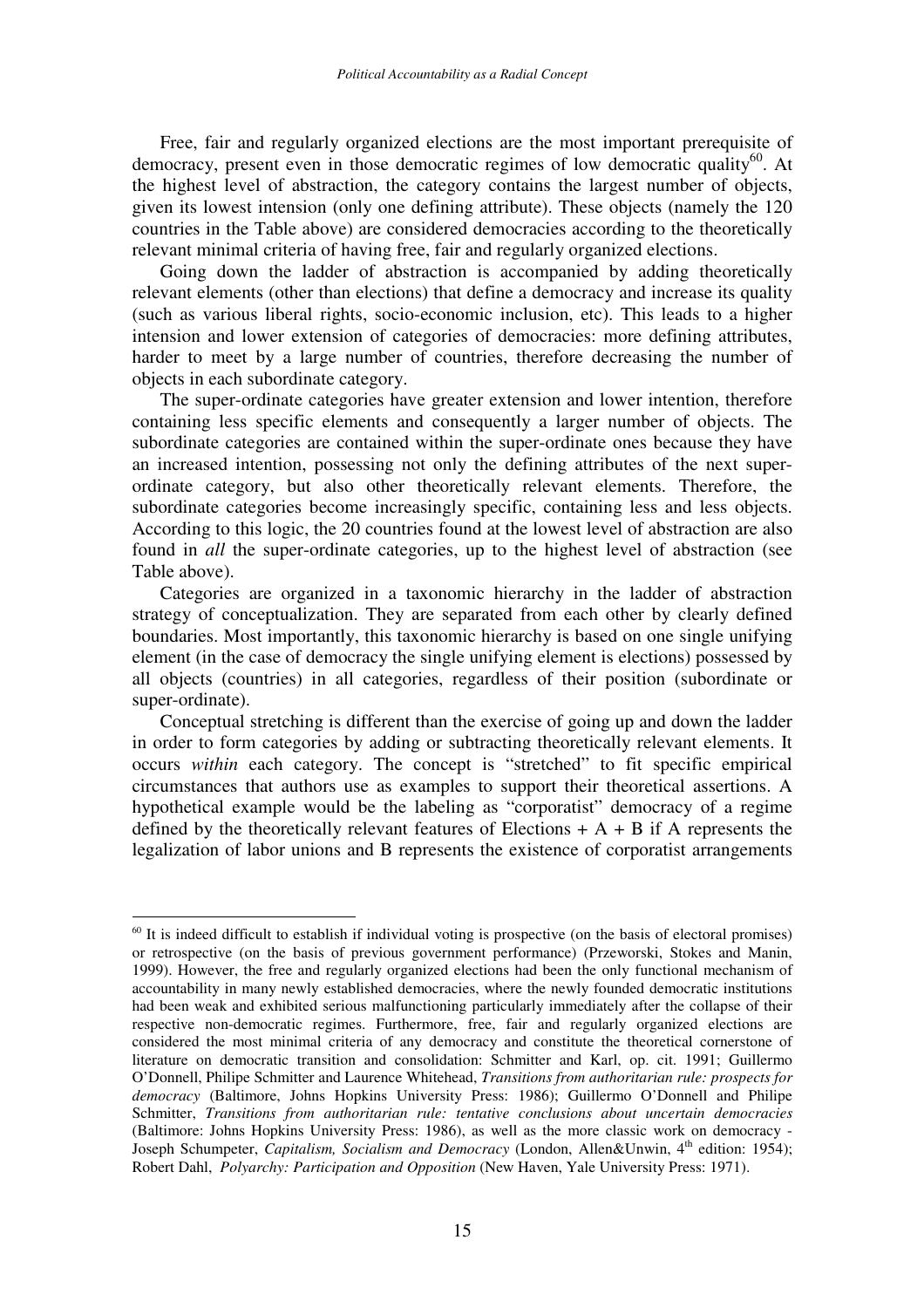among major economic actors<sup>61</sup>.

I will next exemplify why political accountability cannot be conceptualized according to Sartori's ladder of abstraction. I will also show why the radial model is more appropriate in this particular case. I will *firstly* recapitulate the theoretically relevant elements of accountability. They are *answerability* and *punishment*. The first implies demanding and receiving *information* and *explanation*, prospectively or retrospectively. The second implies the existence of power to punish that is legally ascribed leading to sanctions of legal nature or sanctions of non-legal nature.

Punishment also implies the existence of power to punish that is not ascribed legally, leading to sanctions of non-legal nature or the demanding of activation of agents that impose punishment of legal nature.

I will *secondly* reorder these elements of accountability in a different way:

 $A =$  information prospectively.

 $B =$  information retrospectively.

 $C =$  explanation prospectively.

 $D =$  explanation retrospectively.

 $E =$  legally ascribed power to impose sanctions of legal nature.

 $F =$  legally ascribed power to impose sanctions of non-legal nature.

 $G =$  non-legally ascribed power to impose sanctions of non-legal nature.

 $H =$  non-legally ascribed power to activate the agents that can punish legally.

The presence of all these elements in a single act of political accountability would make it an ideal instance of the concept, rarely met in reality, if ever. Such an ideal act of political accountability would be positioned at the lowest level of abstraction on Sartori's ladder model. The largest number possible of defining features would give it a high intension and low extension on a classic ladder model. Such a category would contain only a few objects, if any.

I will next use the ladder model operating with hypothetical instances of accountability and graft it with empirical instances of accountability (see the table below).

 $<sup>61</sup>$  See Schmitter and Karl, op. cit. (1992) for an example of stretching democracy with the label</sup>

<sup>&</sup>quot;corporatist" in order to match the concept to empirical information deemed to have theoretical relevance.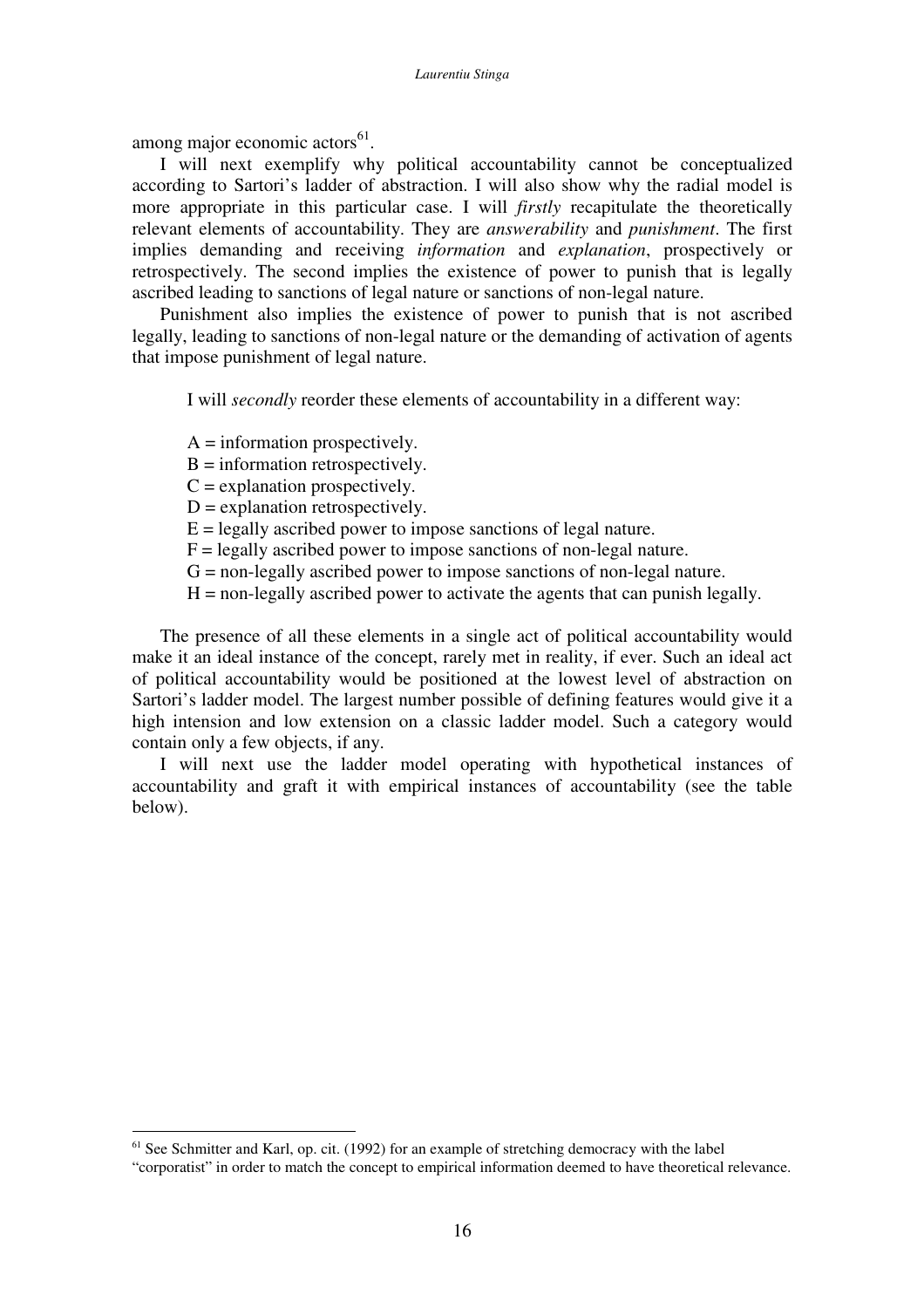|                            | <b>Accountability</b>           | <b>Number of objects</b> |  |  |  |
|----------------------------|---------------------------------|--------------------------|--|--|--|
| <b>Highest abstraction</b> | (?)                             |                          |  |  |  |
|                            | $A + B$                         | 10 instances             |  |  |  |
|                            | Societal Accountability:        |                          |  |  |  |
|                            | $D + G$                         |                          |  |  |  |
|                            | Societal Accountability:        | 80 instances             |  |  |  |
|                            | $A + G$                         |                          |  |  |  |
|                            | <b>Mandated Horizontal</b>      | 60 instances             |  |  |  |
|                            | Accountability: $B + E$         |                          |  |  |  |
|                            | <b>Mandated Horizontal</b>      | 3 instances              |  |  |  |
|                            | Accountability: $D + F$         |                          |  |  |  |
|                            | $A+B+C$                         | 1 instance               |  |  |  |
|                            | <b>Extended Accountability:</b> | 83 instances             |  |  |  |
|                            | $A+C+G$                         |                          |  |  |  |
|                            | <b>Extended Accountability:</b> | 17 instances             |  |  |  |
|                            | $B+D+F$                         |                          |  |  |  |
|                            | <b>Electoral Vertical</b>       | 40 instances             |  |  |  |
|                            | Accountability: $A+B+C+D+G$     |                          |  |  |  |
| <b>Lowest abstraction</b>  | $A + B + C + D + E + F + G$     | Hypothetical instance    |  |  |  |

\*Accountability conceptualized according to the ladder of abstraction model:

The combinations in bold letters represent empirical instances of accountability already explored in the literature (as reviewed earlier), whereas the combinations in non-bold letters represent hypothetical instances, which might as well not exist in the real world. However, these hypothetical instances reflect the logic of the classic ladder of abstraction.

According to Sartori, the less attributes define a category, the more superordinate that category is. According to the same logic exemplified earlier with the concept of democracy, the subordinate categories (lower extension and higher intension) should be contained within the superordinate categories.

I will next explain the four examples of accountability and their respective theoretically-relevant attributes as shown in the Table above. Electoral Vertical Accountability implies voters holding the political actors accountable at the ballot box imply the demanding of information prospectively and retrospectively (A+B), the demanding of explanation prospectively and retrospectively (C+D), as well as capacity to punish the power holders through non-legally ascribed power to impose sanctions of non-legal nature (G) when casting the ballot. The table above shows Electoral Vertical Accountability accordingly, as a combination of **A+B+C+D+G.**

Societal Accountability implies that individuals or civil society organizations holding accountable the political actors or institutions requires the demanding of information prospectively (A) or explanation retrospectively (D) as well as the imposition of punishment through sanctions of non-legal nature (G) (i.e. reputation costs or demanding the activation of State agents of accountability which can impose punishment of legal nature). It appears clearly that different acts of societal accountability possess different theoretically relevant elements, given the radial structure of the concept. According to the classification in the above table, Societal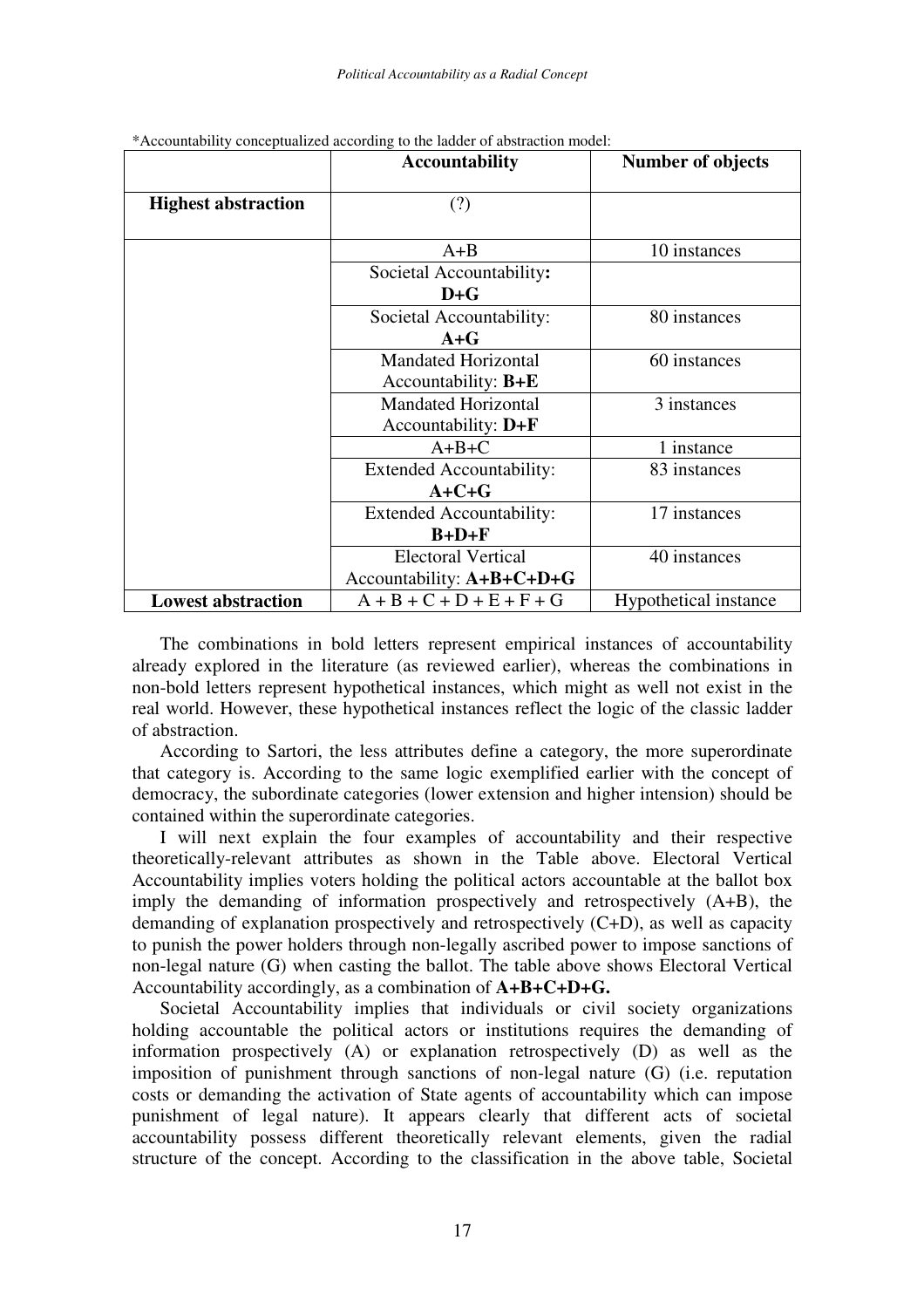Accountability is shown as a combination of either **D+G** or **A+G**.

Mandated Horizontal Accountability implies institutions that are legally assigned to oversee, prevent, discourage, promote the sanctioning of (or even directly sanction) the actions or omissions of other State agencies that are presumed unlawful, at national or sub-national levels require the demanding of information retrospectively (B) and the imposition of sanctions of legal nature (E) (i.e. institutions that can uphold the law themselves). However, some of the mandated horizontal accountability institutions (i.e. the Ombudsperson) act by demanding explanation retrospectively (D) and administering punishment of non-legal nature (F). As with Societal Accountability, different instances of Mandated Horizontal Accountability possess different theoretically relevant elements, given the radial structure of the concept. Mandated Horizontal Accountability is shown in the table above as either **B+E** or **D+F**.

Extended Accountability implies institutions and civil society actors that expose policies to greater institutional scrutiny, reducing the arbitrariness of decision making and insuring the representation of a wide range of societal interests in the process of policy-making necessarily require information and explanation prospectively and retrospectively (A, B, C, D), as well as punishment of non-legal nature (F). A Legislature amending the policy proposals of the Executive exercises an act of Extended Accountability by demanding information and explanation retrospectively (B+D) and imposing punishment of non-legal nature (F). However, an NGO promoting the specific interests of a civil society group will hold the Executive accountable for a piece of legislation that influences its interests by demanding information and explanation prospectively about the intentions of the Executive (A+C), as well as by making use of its non-legally ascribed power of imposing sanctions of non-legal nature when amending the Executive act with its own policy views (G). Therefore, Extended Accountability is shown in the above table as either **A+C+G** or **B+D+F**.

It becomes obvious that political accountability cannot be conceptualized using the ladder of abstraction strategy. *Firstly*, the super-ordinate categories do not contain the instances of accountability present in the subordinate categories. *Secondly*, there are no clearly separated categories (as in the case of democracy on the ladder of abstraction) given the absence of a single theoretically relevant element shared by all categories. Categories of accountability in bold letters become problematic once ordered on a classic ladder of abstraction. *Thirdly*, the central subcategory (Electoral Vertical Accountability shares features with the non-central subcategories, but these non-central subcategories *do not necessarily share features with each other,* as in the case of ladder of abstraction!

As it comes out quite clearly, the central sub-category is "*central*" because it contains the largest number of theoretically-relevant attributes of an act of accountability, and its "*sub-category*" status is justified by the fact that it does not contain *all possible* theoretically relevant attributes of a hypothetical act of accountability  $(A + B + \ldots + G)$ , as shown at the lowest level of abstraction in the table above). Following the same logic, the non-central subcategories are "*non-central*" because they contain a smaller number of theoretically relevant attributes than the central subcategory.

The definition of accountability employing the ladder of abstraction model inevitably leads to conceptual stretching through label-adding when one is confronted with the need to categorize different empirical instances. As I have demonstrated, the radial structure of accountability requires a different strategy of conceptualization.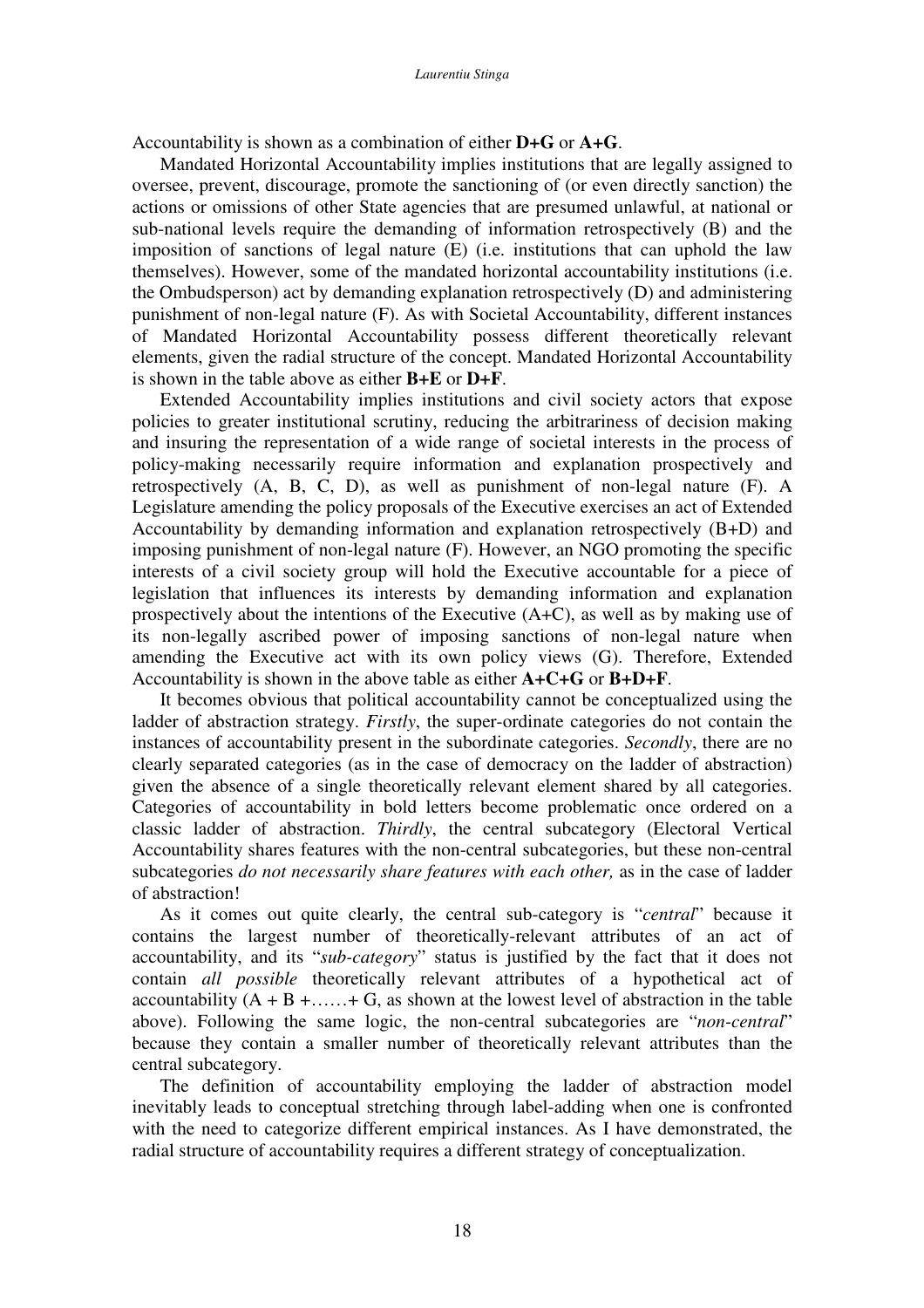I will now present the conceptualization of accountability according to the radial structure model, in order to show why this is more appropriate than the ladder of abstraction in this particular case (see table below\*).

| Ideal (hypothetical) act of<br>accountability                               | $\mathbf{A}$ | B | $\mathbf C$ | D | E | F | G |
|-----------------------------------------------------------------------------|--------------|---|-------------|---|---|---|---|
| <b>Societal Accountability</b>                                              |              |   |             | D |   |   | G |
|                                                                             | $\mathbf{A}$ |   |             |   |   |   | G |
| <b>Mandated Horizontal</b><br><b>Accountability</b>                         |              | B |             |   | E |   |   |
|                                                                             |              |   |             | D |   | F |   |
| <b>Extended Accountability</b>                                              | $\mathbf{A}$ |   | $\mathbf C$ |   |   |   | G |
|                                                                             |              | B |             | D |   | F |   |
| <b>Electoral Vertical</b><br><b>Accountability</b><br>(Central subcategory) | $\mathbf{A}$ | B | $\mathbf C$ | D |   |   | G |

\*Accountability conceptualized according to the radial structure model:

As explained earlier, the radial structure of accountability is based on the different types of *punishment* (legal or non-legal, each with its own mechanism of imposition), on different types of answerability relations established between the agents and the subjects of accountability as well as on different types of resources engaged.

Different combinations of these elements (type of punishment, resources engaged and mechanism of imposition) constitute equally legitimate acts of accountability, generating categories that do not necessarily share one common constituting element.

The table above reflects the category types specific of radial structure concepts: all the subcategories share elements in common with the central subcategory, although the central subcategory itself does not posses all elements that would constitute an ideal act of accountability. The subcategories themselves may or may not share elements in common. The above exercise in conceptualization reflects the logic behind the definition offered earlier in the paper:

> Accountability represents the use of legal, societal and/or political resources for demanding information and explanation (both prospectively and retrospectively) from the elected and/or non-elected State officials, for the purpose of punishing the incumbents through legal or non-legal sanctions. When using non-legal sanctions, accountability implies also the capacity and willingness to demand the activation of agents of accountability who can impose punishment of legal nature.